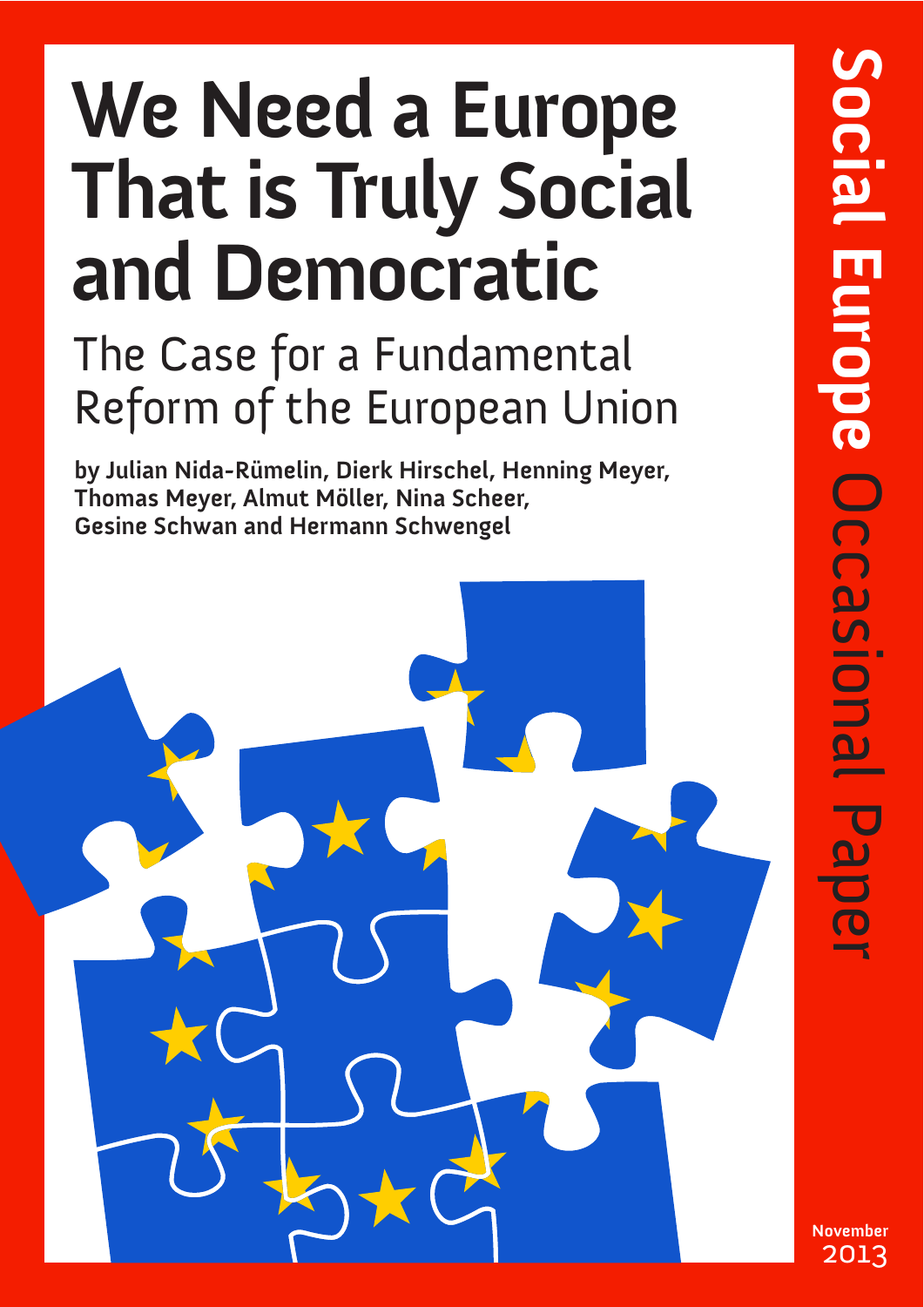# **1. The Case For A Fundamental Reform Of The European Union**

We need a united Europe. And for that we need the European Union. But we need a European Union that is social and democratic. Anyone who doubts that will be persuaded otherwise by the present crisis. We must therefore use the crisis as an opportunity for fundamental reform. Best of all would be to build a new European Union and to involve everyone in that process, giving everyone the chance to play their part as equals.

The current debate about the future of Europe and the European Union has revealed a conflict of interpretation that also affects on the way individual citizens, political parties and states see themselves. We need to address this in order to develop a new understanding of ourselves within a larger community in which all of us have a stake. This is a challenge not only for politicians, the business community, scientists and academics, but also for ordinary people in their everyday lives, who often fail to realize the extent to which they have already become "Europeans". The question of the aims, depth and institutional implications of the integration process has become far more pressing now than it was during the earlier rounds of reform in Maastricht, Amsterdam, Nice and Lisbon.

Just a few years ago, when the Treaty of Lisbon came into force at the end of 2009, consolidating what had already been achieved was the name of the game. The Treaty took the failure of the constitutional project as a given, and sought to bring the process of reforming the European Union to an administrative conclusion. That has proved to be insufficient.

The financial crisis sent shockwaves through the European Economic and Monetary Union (EMU), threatening to topple one of the cornerstones of the European Union just months after the Treaty came into force. This poses a serious risk for all Europeans. But the crisis has also created an opportunity to re-examine the foundations of the European economic and social model and to develop them further. The politics of Europe are no different from any other politics: there are always alternatives, and crises offer the chance to explore those alternatives.

The past years of ongoing crisis in the eurozone have shown that patching and mending only makes the situation worse. What we need are a comprehensive review, a conceptual road map, and decisive action. The many obvious problems we now face are the cue for a new beginning, which makes Europe not only stable and capable of effective action, but also truly democratic. There exists a fundamental connection between the social and the political order that must be reflected in the institutional make-up of Europe. There is no question that action is needed now, and we must use this opportunity to chart a course for a European Union built on democracy, solidarity and justice. If the Union can be renewed and strengthened internally, that will also make it stronger in its relations with the world at large. If the Union fails, Europe will soon be reduced to a shadow of its former historical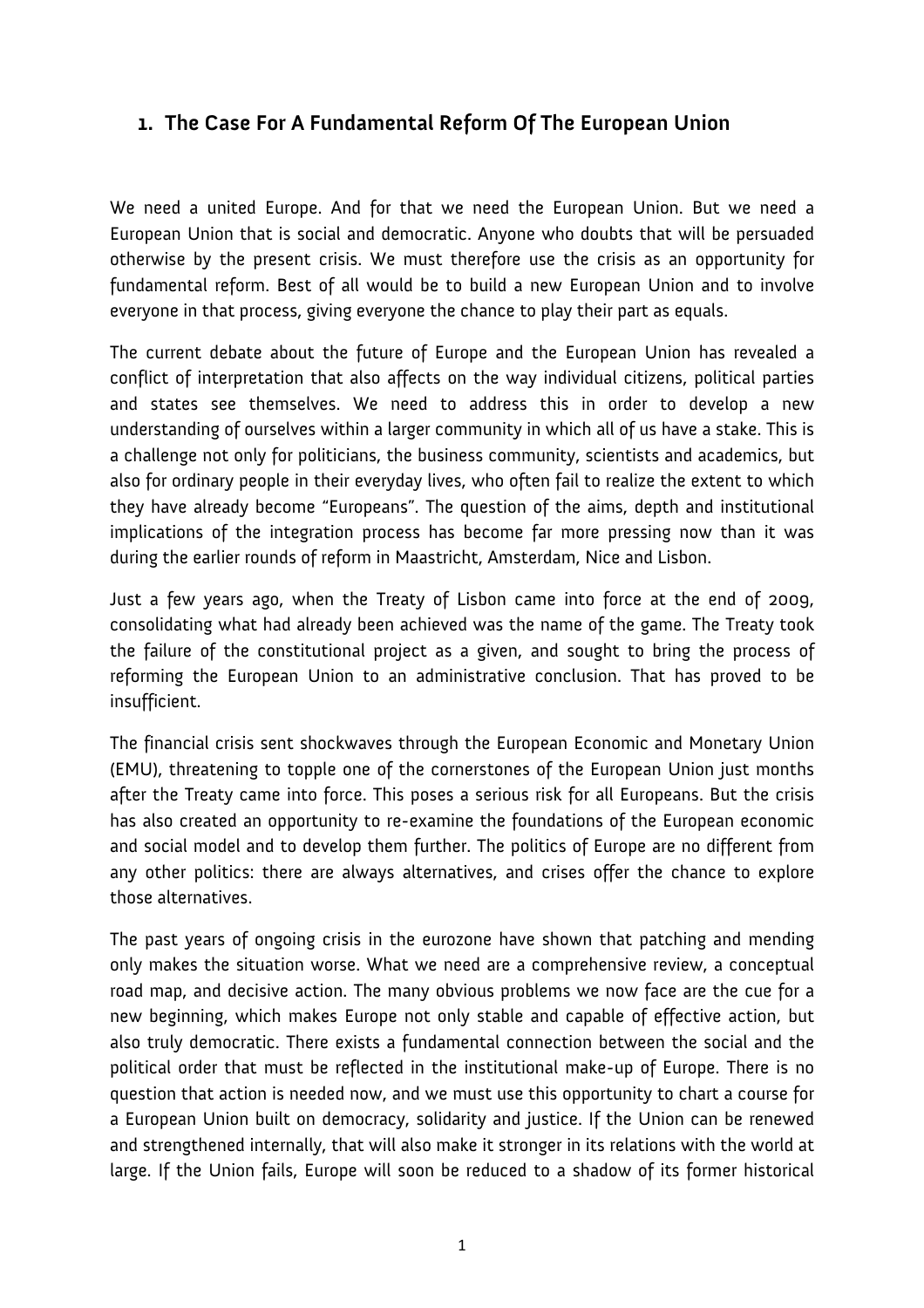self.

Fundamental reform of this kind calls for vision and courage. As with Willy Brandt's *Ostpolitik*, the key to progress today lies in recognizing that the future of Germany's national interests, and certainly of the social democratic interest in justice exercised in freedom, is inextricably bound up with an active policy of European integration.

At the same time we must not ignore the fact that in Germany too there are growing numbers of people who often question with good reason Germany's policy towards Europe and the workings of the EU. And many people no longer realize what they owe to peace in Europe, the common market and open borders. Their view of the European Union is sceptical, if not downright hostile. That makes the task of overcoming the crisis via a fundamental reform of the EU a politically sensitive undertaking. But without cooperation within the framework of the EU it would only become even more difficult – economically, socially and culturally – for every country in Europe and for the citizens of Europe. So we have to find a way to mobilize new political energies for a united Europe.

We need ideas about how this new EU can be constructed. As we contemplate the future process of integration we must be prepared to jettison prejudices and reservations, but also any harmonistic illusions. The European debate in Germany, intent on the avoidance of conflict and perfect consensus, has produced many a disappointment. For this reason we need to reconsider keynote aspects of the integration process in the light of sobering lessons learned, and to reformulate them with an eye to the challenges we face now. The crisis gives us the opportunity to rethink the European Union for the  $21^{st}$  century. The questions we have to answer are these: what form must the EU take as a social democracy, and to what extent can it do so given Europe's past history?

The greater critical awareness of Europe's historical role in the world also demands a reappraisal of the political tasks we face. We can only live with the onerous legacy of European history if we accept that it places us under an obligation to stop lecturing the rest of the world and trying to convert it. Instead we need to set an example here in our own backyard and show what lessons we ourselves have learned.

We are facing far-reaching changes in the integration process, with outcomes that remain in part uncertain. The European debate in Germany remains impoverished even now, and suffers from a lack of creativity. For the most part it is characterized by generalized aspirations – "more Europe", "genuine EMU" – which are too abstract to contribute usefully to an informed argument about the future direction of the EU.

But the opportunity for change is there, and it may never come again. Europe's Social Democrats must use the window that has now opened up to join forces with trade unions and NGOs, but also with churches, social communities, cultural bodies and other social players, to design and construct a truly social and democratic Europe.

Germany has an important role to play in this difficult and demanding process. But it is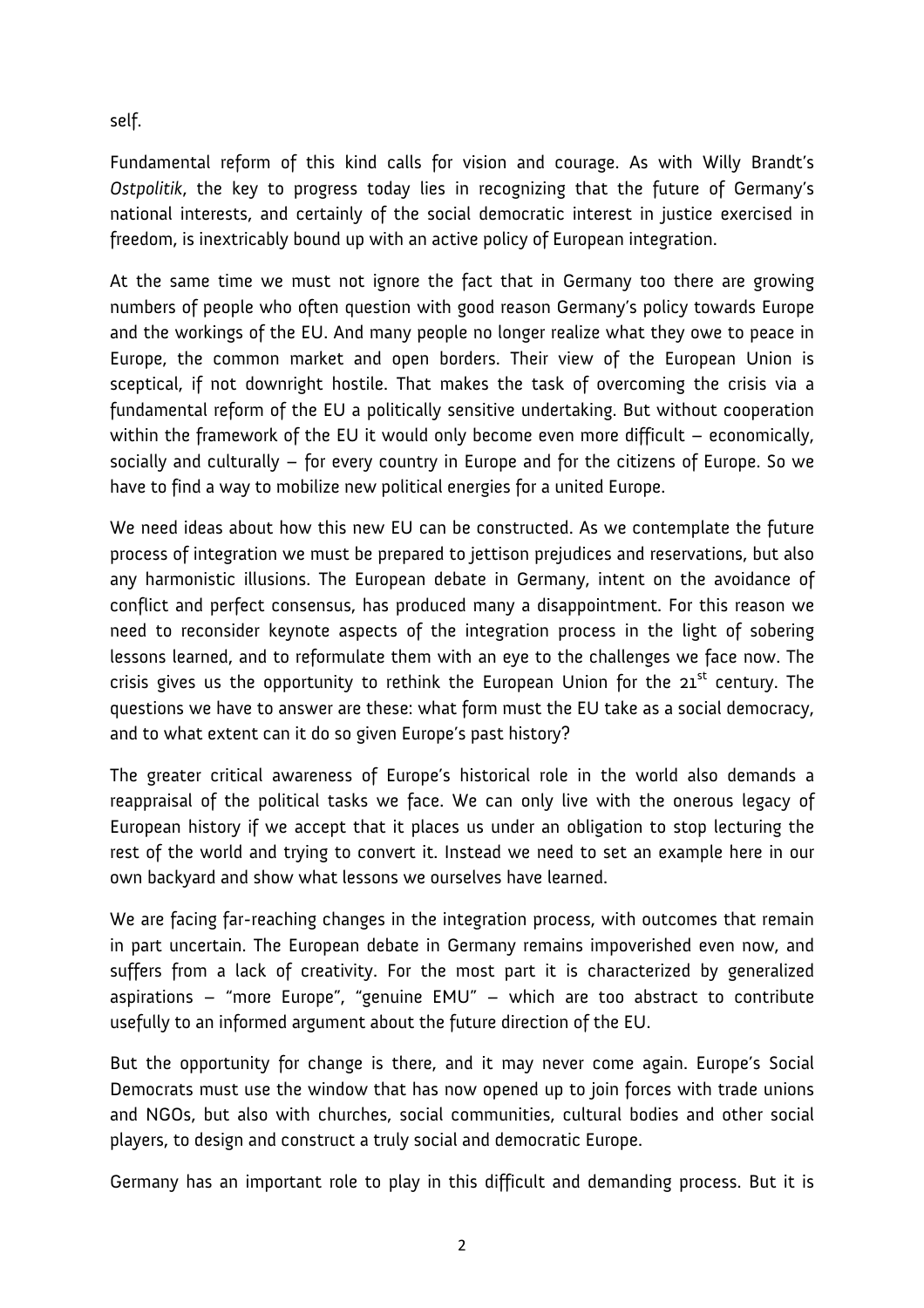certainly not the role of Germany to act as the paymaster of Europe. The responsibility must be shared by all the member states, and all the member states must contribute. What we need now are persuasive ideas and a commitment that is not confined to those working within the political administration. This is the only way that a reform of the EU that ensures a future for all Europeans can get off the ground. We need deeper integration of the states and peoples of Europe within a new European Union, which can make its influence felt in the wider world, maintain its independence and demonstrate its capacity for effective action both internally and externally.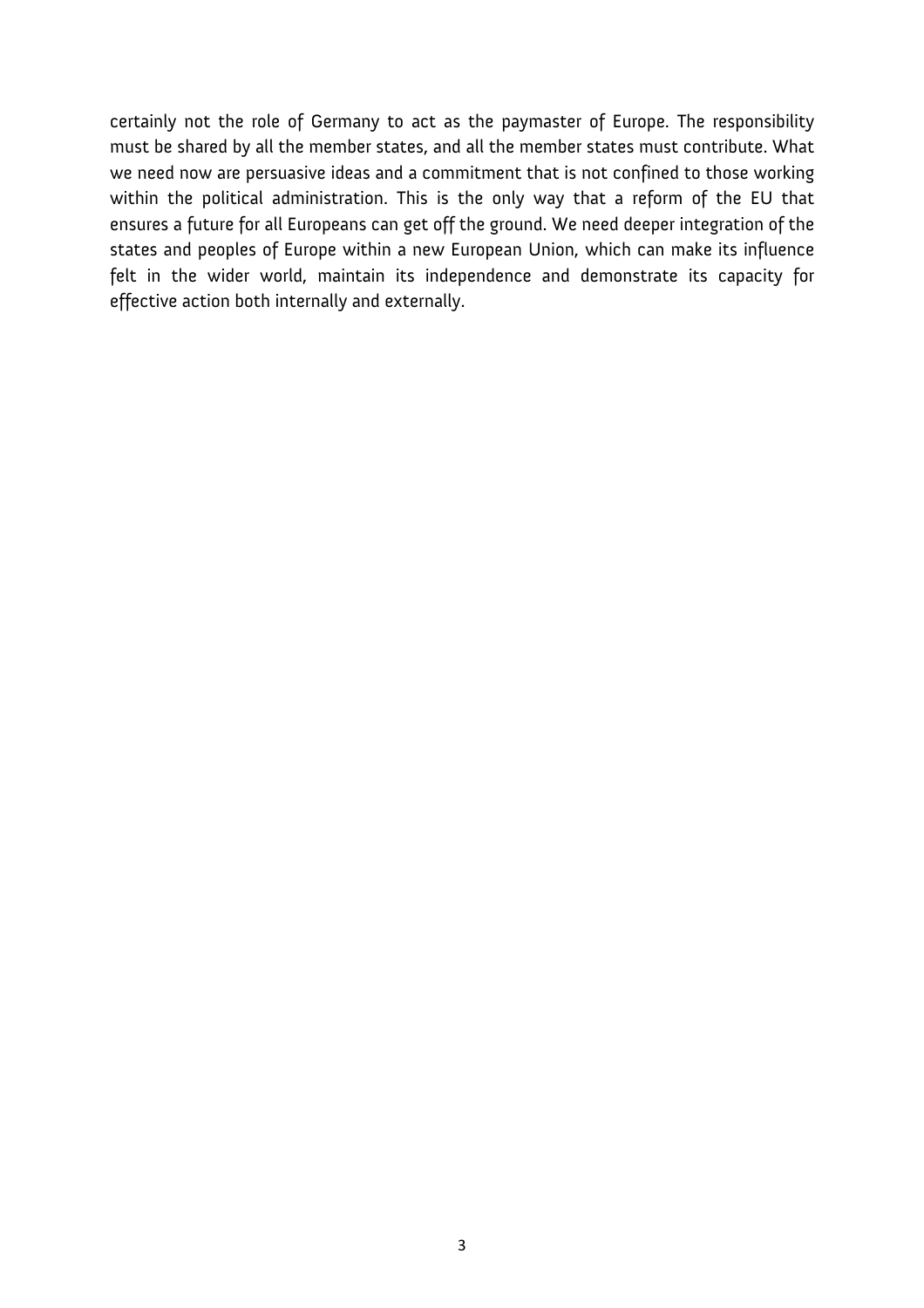### **2. The Urgent Need To Build A New European Union**

The EU today is no longer synonymous with growing prosperity, rising incomes, more jobs and greater security. The Union is finding it increasingly difficult to combine economic growth with social progress. National wage shares are falling. The gap between rich and poor is widening. From Paris to Athens, the distribution of income and wealth has become notably less equal. Across the EU the low-wage sector is growing. The number of people in casual employment is rising. Planning for the future has become a difficult balancing act for more and more Europeans. It is no longer possible to safeguard people adequately against major risks and contingencies. Social security systems in many countries have suffered massive cutbacks. Pension levels are falling, and the standard of healthcare is deteriorating. Unemployment has reached record levels across Europe. Social stresses have long since reached the point where they pose a political threat – and now risk undermining the legitimacy of the European project.

If an unreformed Europe, threatened by social decline, continues along its present path, it risks becoming an elite project that benefits only a minority at the expense of the majority. While the banks are bailed out, the ordinary citizens of the European Union must foot the bill for restructuring the crisis-hit countries. Similarly, the policies of the European Commission and the Council, as well as the recent judgements of the European Court of Justice, have consistently penalized those in dependent employment. Many people feel that they have little or no influence on the conditions that govern European policy-making. Participation in the last European elections fell to 43% of eligible voters. But the seemingly general disinterest in Europe only reflects the lack of confidence that Europe's citizens have in the power of the European Parliament to change things. Now there is a young generation growing up in Europe without prospects, for whom the European promise has not been redeemed, and who are losing faith in a European solution to the crisis.

#### **Wrong analysis, wrong strategy**

The principal responsibility for this rests with the governments of Merkel and Sarkozy. They interpreted the euro crisis as a sovereign debt crisis, thereby confusing cause and effect. The sharp increase in sovereign debt since 2009 has not been caused by excessive social spending, but by the additional borrowing needed to fund bank rescues. Since 2010 this wrong analysis has yielded the wrong strategy for solving the problems: the one-sided cuts in public spending. This has driven Europe into recession. The economy is shrinking, unemployment and debt levels are rising. This has destructive consequences for the internal stability of the eurozone.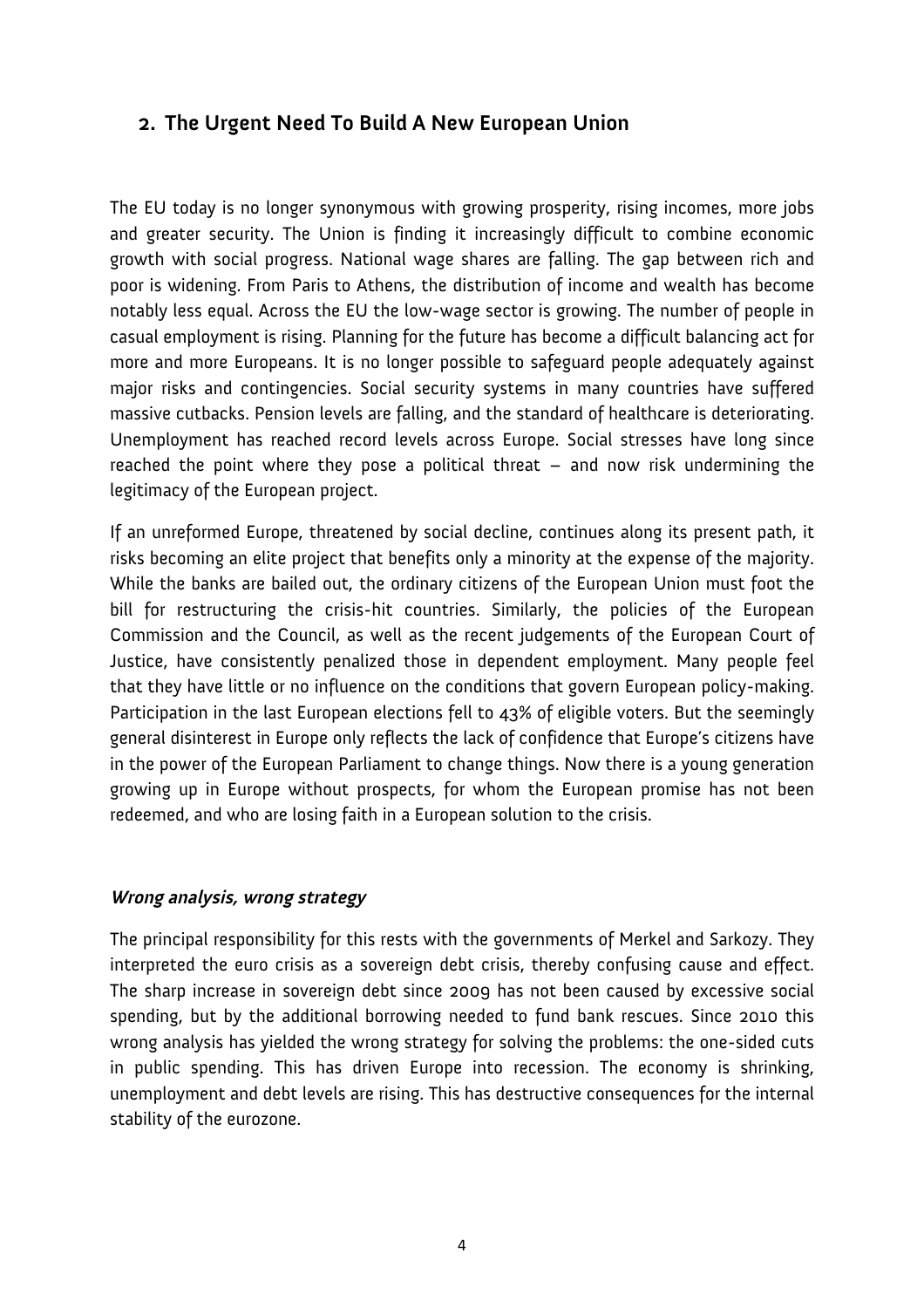The real causes of the crisis are the growing economic imbalances within the euro area and the tougher refinancing terms imposed by the capital markets on countries with negative current account balances. While Germany has recorded growing current account surpluses since the introduction of the euro, the countries of southern Europe have accumulated mounting current account deficits. This is partly due to the slow growth in German wage levels, which has made German goods and services cheaper relative to their Italian, Spanish or Greek counterparts, and has thus increased the imbalances in the flow of trade and capital. But within the common currency area governments no longer have the option of compensating for economic imbalances of this kind by revaluing or devaluing national currencies.

The capital markets on which the indebted countries rely for finance were now effectively invited to speculate on the government bonds issued by these countries, and ultimately on the break-up of the monetary union. The governments of major democratic countries found themselves competing to win the confidence of the markets. Banks and insurance companies that were rescued with taxpayers' money now determine the price at which countries may borrow fresh capital, and pass judgement on the creditworthiness of Madrid, Dublin or Athens. Investment banks and hedge funds are able to bet on the bankruptcy of individual countries with credit default swaps. As a result, risk premiums were rising. Financial investors, who just a short time ago were sinking their savings into the ghost towns of the Costa del Sol, are now expected to discipline Europe's treasurers. It doesn't have to be like this.

#### **What conclusions should be drawn from the crisis?**

- The so-called euro crisis is not a currency crisis, because the defining feature of currency crises is a weak currency that is devalued against other currencies.
- Neither is the current crisis primarily a sovereign debt crisis, as can be seen by looking at countries such as Japan or the USA, which are carrying far higher debts than countries in the euro area, yet are able to refinance at very low rates.
- The current crisis has essentially been caused by the capital markets taking on a life of their own and becoming decoupled from the market processes of the real economy. This has been facilitated by the globalization of monetary transactions, largely removed from regulatory supervision. All countries share the blame for failing to act, and it is nothing short of a tragedy that the European nations have not been able to agree a common policy on this.
- It has to be said that the European financial crisis is self-inflicted. The fact that an exposed Europe became an early casualty of the crisis on the financial markets is largely due to the institutional weakness of the European Union. This is a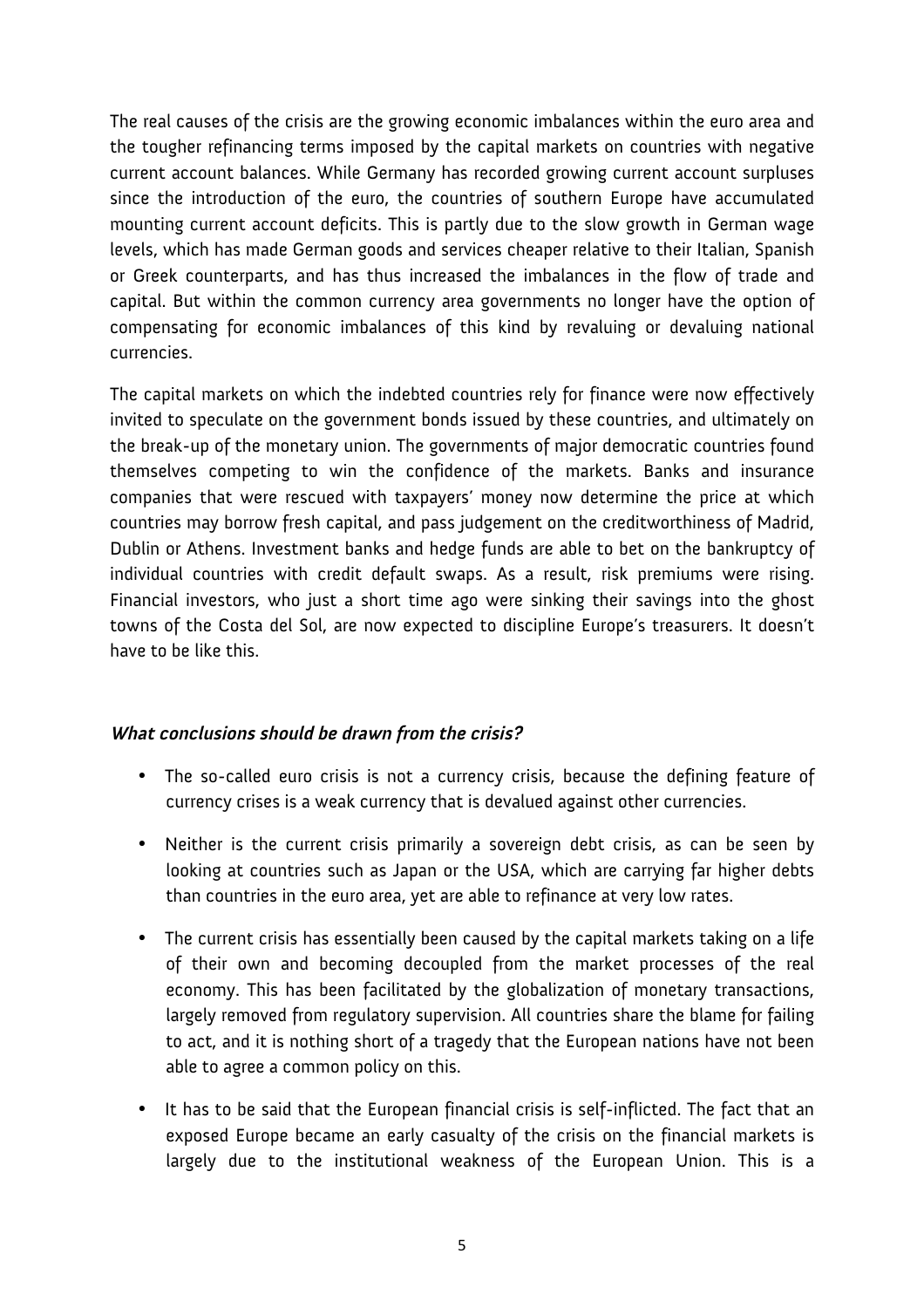consequence of the inability of European institutions to take effective action.

• This institutional crisis results ultimately from a system of competing states that is unable to correct the current account imbalances between the member states. The absence of Community institutions to correct economic imbalances on the one hand and of a system of debt management on the other has meant that government bonds are not backed by collective guarantees, so that speculators on the global capital markets are able to bet on national debt defaults in the euro area.

This institutional crisis can only be resolved in one of two ways:

- Either through a return to national currencies, involving great risks not only for the economic situation of the countries concerned, but also for the global economy as a whole.
- Or through institutional underpinning of the common currency. This must take account both of the close economic and financial ties between member states and of the fact that the eurozone has long since become a union based on shared liabilities and wealth transfer.

Hitherto this has been formally prevented by the so-called "no bail-out clause" in the Maastricht Treaty, prohibiting shared liability for the debts of other countries. In practice the economic imbalances between member states have resulted in the trade deficits of today's debtor nations being financed with credits from the surplus countries. Consequently a system of joint debt management within the eurozone, and the creation of new European institutions that make this permanently possible, are urgently needed. The institutional underpinning of the common currency, and of the deeper integration of the euro area that this already represents, therefore demands a shared responsibility for fiscal policy. A common currency can only be sustained if member states are prepared to surrender sovereignty on this point.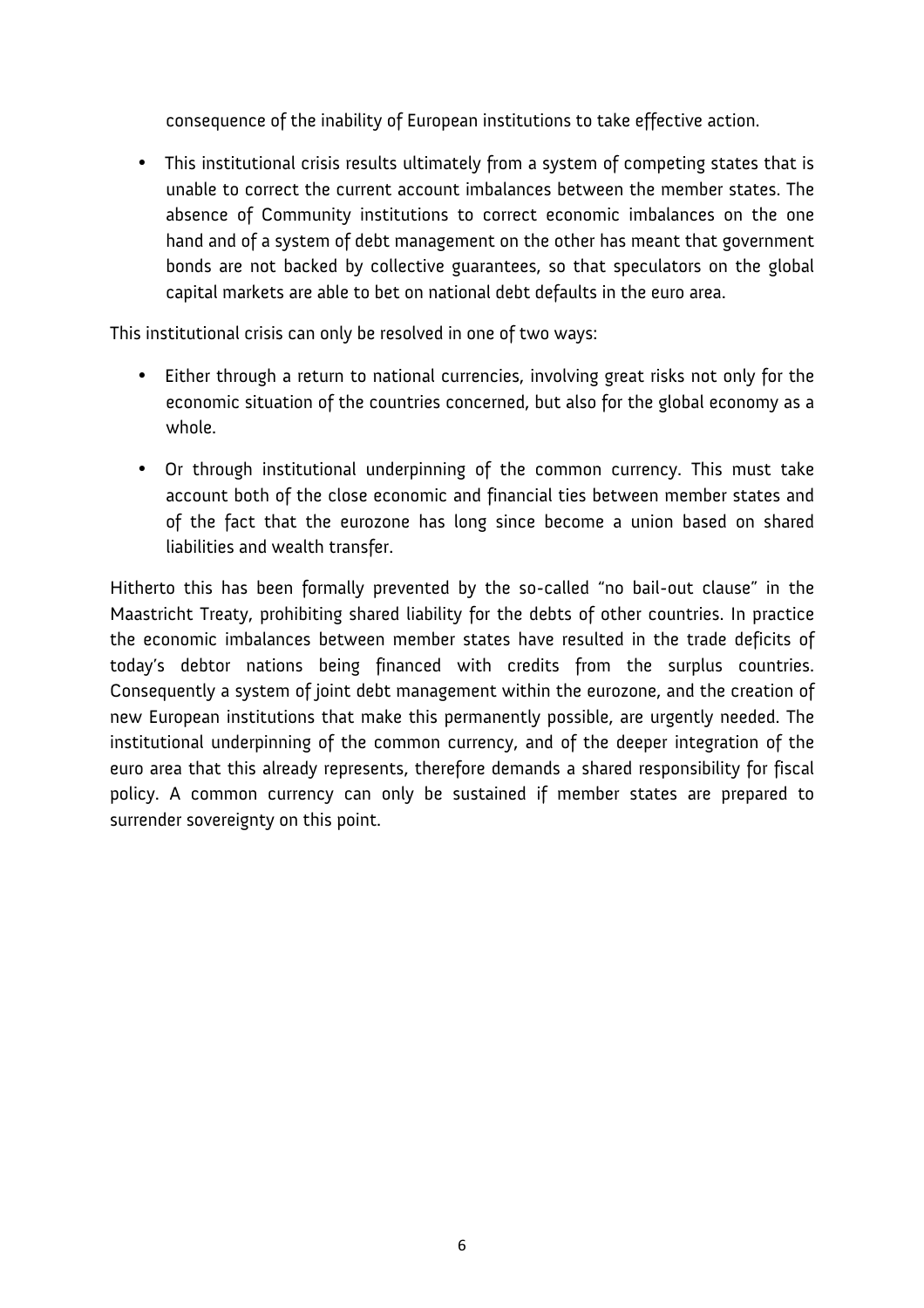# **3. Basic Values And Principles Of The New Europe**

A European Union for the  $21^{st}$  century, which overcomes the crisis through its ability to provide public goods within a European context, calls for new goals, institutions and processes. The debate about the institutional restructuring of the Union cannot of course take priority at the present time, because it is not going to solve the current problems. The basic values of the European Union and the institutions and processes that it needs will have to be redefined in the light of the lessons learned from the crisis in the euro area. Every step forward in the reform of the EU must be undertaken with an eye to the new goals.

#### **3.1. A Europe for and of its citizens**

Throughout the crisis, European policy-making has been seen primarily as a matter for governments. We have witnessed a rapid succession of summit meetings, where senior politicians meet together behind closed doors with a handful of advisers. As the crisis developed, technocratic governments were installed in EU capitals that did not have to answer to the will of the people, since elections were postponed. The conditions attached to European aid packages for crisis-hit countries have strained democratic principles to their limit. National parliaments, called upon to debate highly complex matters and hold hastily convened votes, can no longer keep up. Calls for governments to effectively surrender control of their national budgets are on the table. The European Central Bank is getting increasingly involved in the financing of individual states, without a proper mandate or democratic legitimation. Constitutional courts are playing an increasing role in basic policy decisions that should more properly be fought out in the domestic political arena. All these things are damaging democracy in Europe.

While the debate about the democratic legitimacy of the European Union has revolved around the same old questions in every treaty reform since Maastricht – in particular extensive rights for a truly representative European Parliament, proper elections for the President of the European Commission, an appropriate system of vote weighting for EU member states, strengthening the powers of national parliaments and more direct citizen participation – the crisis has raised the question of the future of democracy in Europe in a more radical form. The issue at stake is no longer "how can the democratic legitimacy of the EU institutions be strengthened?", but rather "how can we preserve the substance of democracy in Europe?" The danger is that it could waste away, when global capital markets do business at the click of a mouse and subvert the primacy of politics.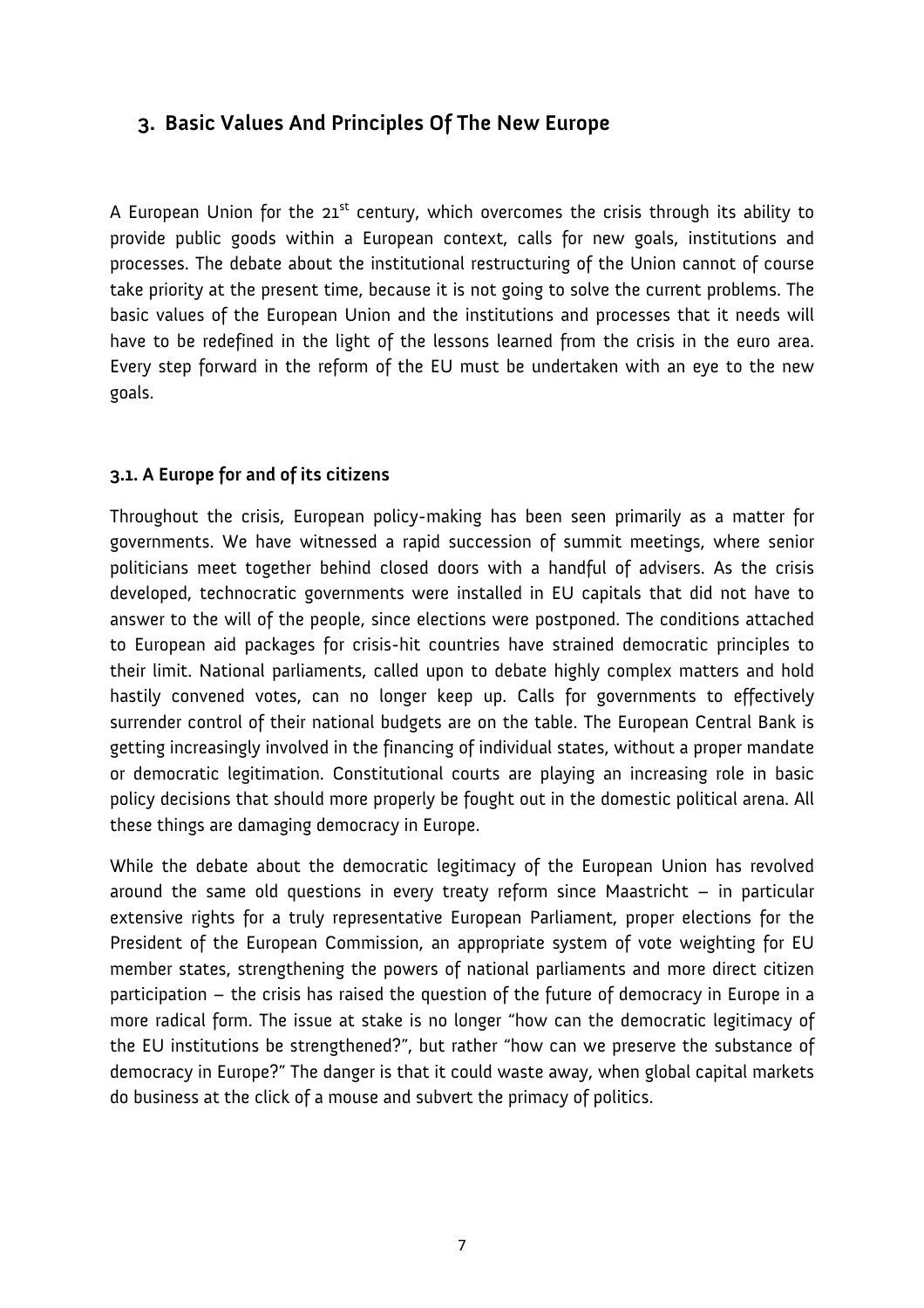#### **Who decides what our future in Europe will be?**

The future of democracy is not a question that is confined to the European Union; it also affects democracy at the national level. As an international movement to overcome the problems of capitalism, social democracy has a special responsibility to come up with convincing answers.

Because it is ultimately the peoples of Europe who can pressurize and authorize policymakers to take back the sovereignty at national and European level that was stolen from them by "the markets", we are about to take a step forward in the development of the EU and its members that needs to be democratically organized. The far-reaching decisions about the Europeanization of national policy that now have to be negotiated between the governments of the eurozone must not be made without the active involvement of the citizens of Europe.

First and foremost, however, the people who live in the European Union are still citizens of their own nation states. To the extent that we can speak of "citizens of Europe" – as people who acknowledge and respect each other as equal members of a political community that is a work in progress – this mutual respect suggests one way in which this community might be constituted. The fact that people from Finland to Greece, from Ireland to Estonia, see each other as citizens of a single Europe across all social, cultural and religious divides is a foretaste of a Europe for and of its citizens.

Whatever is done to improve understanding between the citizens of Europe, mobilize their sense of solidarity and give them a greater degree of democratic control within the EU, it does not replace or supplant the civil societies within the member states. In the long term, therefore, the citizens of Europe will acquire a dual political identity, as citizens both of a common Europe and of the individual countries that have come together to form a European Union.

Political parties can and must play a key role in this. Europe's social democrats in particular are called upon to take a decisive step forward in their own Europeanization, so that they can exert effective influence in this defining phase of the new European Union.

Recent times have shown that the people of Europe are fully prepared to get involved if they have the impression that important decisions about their future are being made, and if they have the opportunity to make their voice heard in votes and elections. The next direct elections to the European Parliament are due to take place in 2014. A social and democratic Europe can only come about if social democrats go into these elections on the offensive, and with a convincing program for Europe.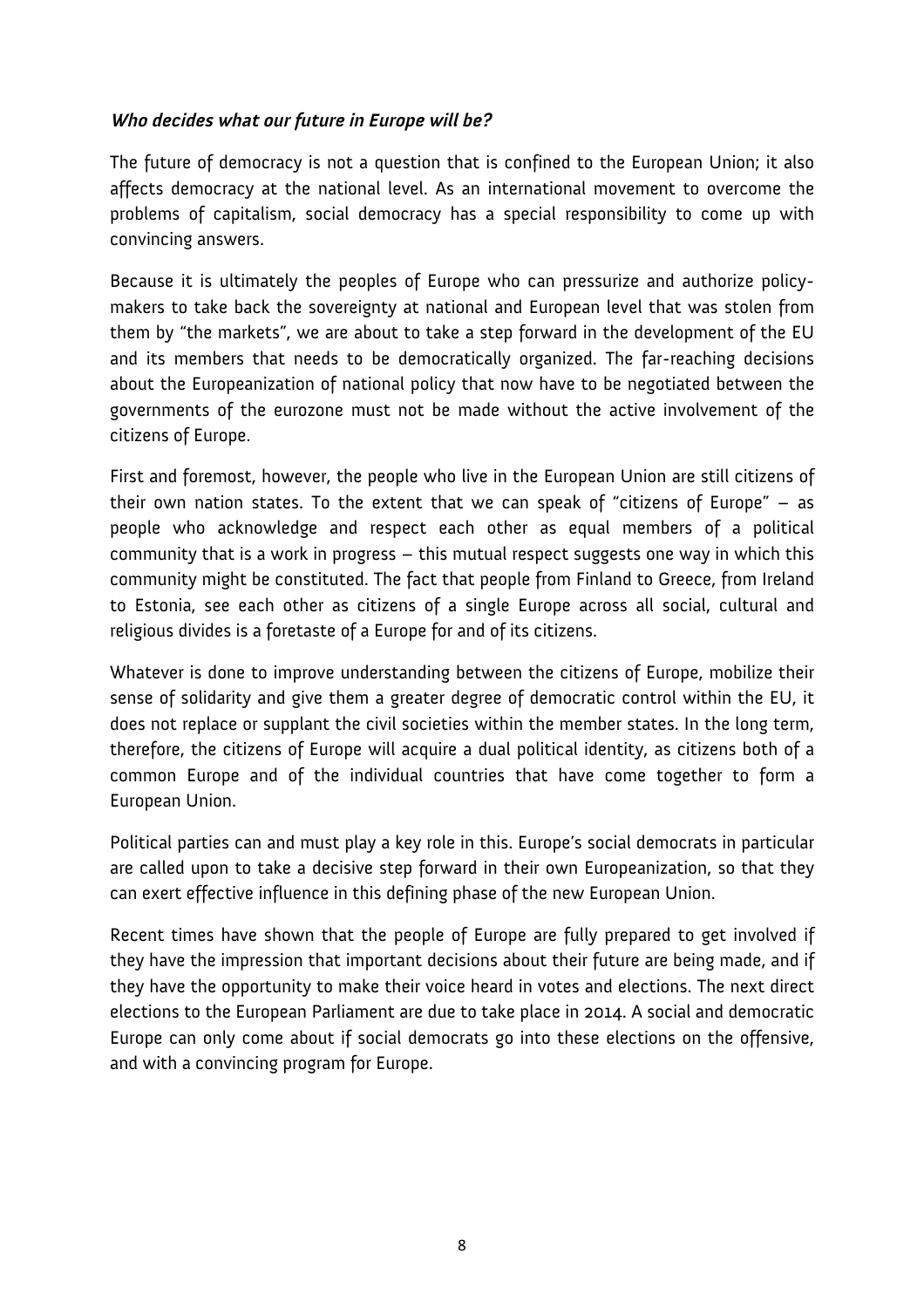#### **The crisis as catalyst for a European public**

European politics are finally hitting the headlines, getting onto the agenda in parliamentary and election debates and featuring in public discussion. One can also detect a new fear of Europe's citizens, who as never before are asking questions about the costs and benefits of the European Union for Germany and for themselves. There is also an element of populist rabble-rousing in all this. It is time to counter such propaganda by having the courage to face the truth and look at alternatives.

The failure of the last German government did not lie primarily in their fundamentally reactive stance, but in the way they suppressed awareness of the need for radical change instead of promoting it, in order not to overtax their own voters. We must therefore permit a new culture of debate and argument about European policy. And we must learn to find a way of speaking that is neither restricted to experts nor simply a call to arms. To brandish the moral cudgel in response to extreme positions of the kind that are already commonplace in other EU countries, and which are now resonating more loudly in Germany too, is not the right way forward. Those who would build a new European Union must learn to sharpen up their arguments. The old discussion taboos are broken; where the new limits lie can only emerge in the course of the new debate about Europe itself.

Ultimately this leaves politicians with only one option, which is to lay out the controversial questions of European policy before our citizens and to solicit their support. This is a big challenge, not least because so many people are basically sceptical and mistrustful of the European Union *per se*. Decades of misjudged EU public information policy, with glossy brochures promoting the cause, have contributed to that mistrust, as has all the empty invocation of grand aims divorced from the everyday lives of ordinary Europeans.

This affects the young generation especially. Certainly there are plenty of young Europeans who enthusiastically embrace the mobility the EU has made possible to realize their life's dreams. They can and will get behind the new European Union that we must now build. But they are outnumbered by those young people who have hitherto been excluded from the dream of a better future. For them in particular it is important that we find a new vision for Europe. And we must help the citizens of the Union to feel at home in this new Europe by doing more to promote a sense of cultural community again alongside economic and social community.

The cultural base of the European unification process has been eroding for many years. Cultural contacts between the member nations are less frequent, knowledge of our European neighbours' languages is in decline. Fewer children in French schools are learning German, fewer children at German schools are learning French. Language learning and mutual respect gained through cultural exchanges and cultural interests are vital for the creation of a common European public and for a sensitive engagement with regional, cultural and political differences. Deeper integration in the direction of political union therefore needs to be built on sound cultural foundations. Multilingualism, educational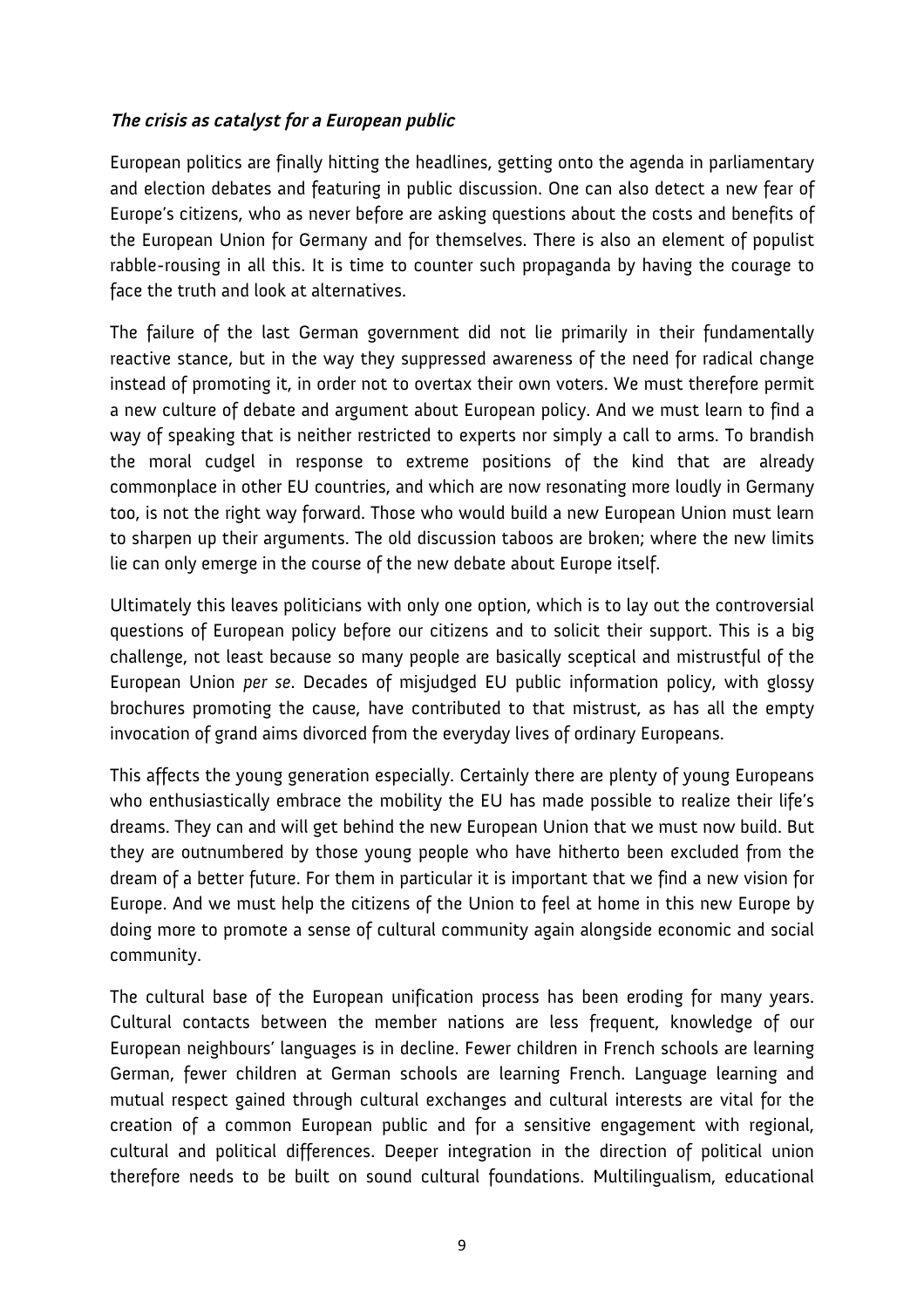mobility, a culture of cultural respect across national borders, common educational facilities, trilateral project funding in art, education and research – all these things need to be encouraged and developed. At the very least, all Germans should be able to speak the language that is understood throughout Europe. And that language – as much as one or two people might lament the fact – is English.

Only the European public, roused to a new awareness by the crisis, can give policy-makers the necessary freedom of action to build a new European Union, a freedom that seems to have been lost since the debacle over the draft constitution and the difficult birth of the Treaty of Lisbon. The impending task of converting the EU of today into a genuine European currency area, in deed as well as in word, calls for greater democratic participation by the citizens of Europe and the permanent strengthening of democratic participation rights.

#### **3.2. A social Europe**

The thinking behind the idea of unifying the peoples of Europe in the European Union was that it would lead to mutual solidarity, a stronger community and a more secure peace. We have moved a long way from those original ideals. As confidence in the ability of democratic politics to overcome the crisis dwindles and the lack of political solidarity becomes increasingly obvious, the foundations of European integration are being undermined. The revival of nation-state territorialism in the economic, political and cultural spheres has led to an alarming resurgence in national *ressentiments*. This must be a warning to us of the possible disastrous consequences of the present crisis.

The peace-keeping function of the European integration process is about much more than just the absence of war. Peace also means social peace at home, based on social justice. Here there are growing deficits from the citizens' perspective, and social tensions are increasingly being blamed on "Europe". While the EU has gained more and more influence over our economic, social and political life, popular support for the European integration project is in decline. In order to halt this decline, we need to abandon the economic and social policy model that confined itself to the attainment of the four "basic freedoms" – the free movement of goods, services, persons and capital – enshrined in the Single European Act of 1987, and which was then perpetuated in the Maastricht Treaty of 1993.

Under the system of competing states introduced since Maastricht, transnational European solidarity has come under pressure, while the pressure on wages, social spending and taxes is threatening the very survival of Europe's welfare states. Many nations have subsequently decoupled their social spending from economic growth in order to gain a competitive advantage within the single European market.

There was an opportunity, following the rejection of the European draft constitution in France and the Netherlands, to reverse the decoupling of the economic order from the social order in Europe. But instead of that the Lisbon Treaty has perpetuated the dual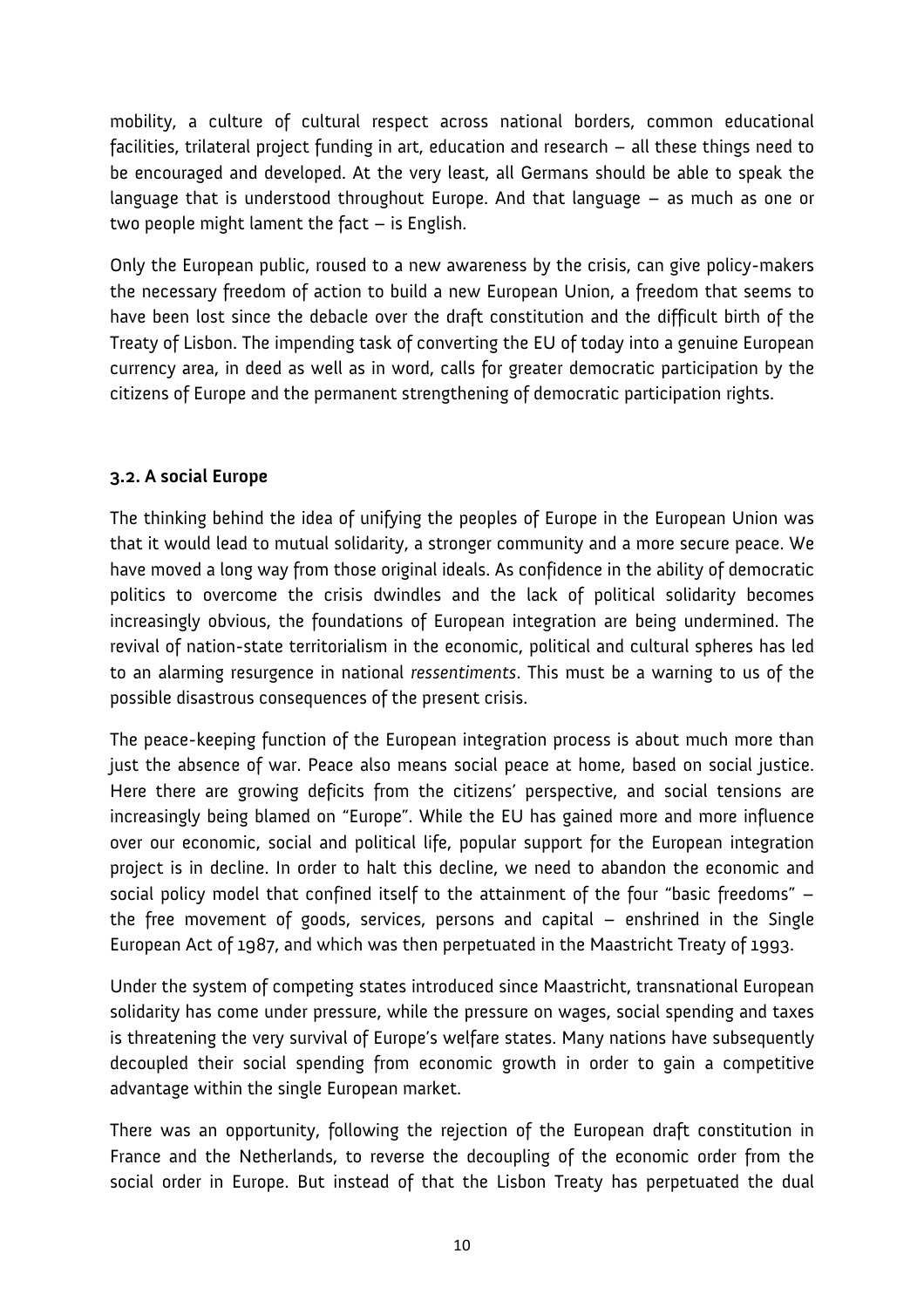system, with its neoliberal European economic order on the one hand and the national welfare-state traditions and social policy safety nets of the member states on the other. However, this dual system is out of kilter, and the so-called basic freedoms – meaning market freedoms – are accorded legal priority. This practice needs to be reversed:

- The basic social rights, enshrined as directly applicable EU law, must be given precedence over competition rules.
- In the Treaty texts it must be clearly spelled out that the EU exists to promote not only economic growth, but also social progress.

The logic of the system of competing states must be superseded by the phased coordination of policies across the European member states. Without seeking to standardize all the different welfare states, this could be done via a social stability pact, which couples the social welfare benefits paid out by each state to its level of economic development. A "corridor model" (Social Stability Pact), which gives room for manoeuvre on social expenditure ratios in line with a country's economic capacity, will demand neither too much nor too little of the member states as they move towards convergence.

#### **3.3. A Europe of diversity**

The identity of a new European Union is grounded in a transparent and value-oriented political constitution. European identity is not formed through homogenization or harmonization, but through common values, which manifest themselves in cultural diversity. Cultural diversity guarantees the democratically legitimated development and acceptance of the European Union and the identification of its citizens with it. Common values serve to strengthen cohesion.

### **Unity and diversity**

The need for action on harmonization and the areas where harmonization is appropriate must always be consistent with the need to preserve Europe's diversity. Diversity is not a "problem" that has to be overcome in the interests of the European community of states, but rather the very lifeblood of the Union and the thing that lies at the heart of its identity. In the past "unity" was over-prioritized at the expense of "diversity" in the regulatory approach to the single market. We need to adjust the balance and reach a new understanding of European diversity and unity, which can strengthen the European community of states and hence European identity.

The application of the subsidiarity principle in itself demands Europeanization and respect for the diversity of Europe. This principle requires European policy-making to be accountable to the regions, and to seek to connect with cultural and issue-related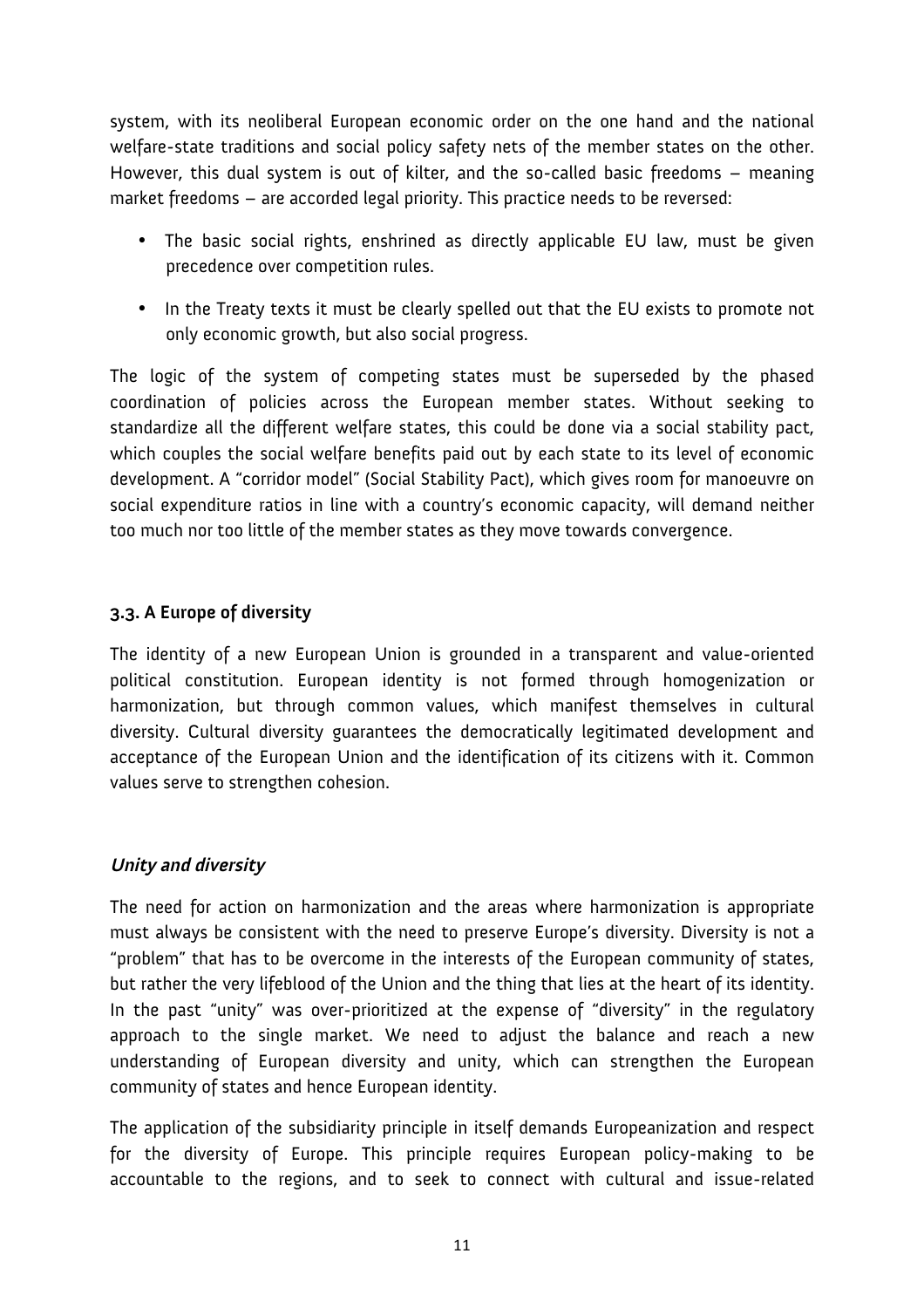concerns within the regions. In contrast, the regulatory agenda for Europe pursued by the European Commission often creates the impression that only more harmonization can advance the European project. Diversity and cultural identity should not be seen as separate enclaves or "specially protected areas", tolerated within the European Union as exceptions to the rule, but as integral to the European Union and what it stands for.

#### **More integration and more subsidiarity**

The current debate and the reformation of the EU afford us an opportunity to rethink the distribution of functions within the multi-level system and to make any necessary adjustments. This is a sensitive undertaking. Just as a review of the instruments necessary for the provision of European public goods may lead to *more* competences accruing to the EU institutions, it must also be possible to reverse the process where appropriate. In principle devolution of powers is conceivable in certain sectors, restoring to national or regional governance policy areas that are currently controlled at EU level. This would be an option well worth considering for large areas of EU agricultural policy.

The future of the European Union cannot lie in a continuing trend towards centralization. Europeanization proceeds on at least three levels: the supranational, the national and the regional. It is the responsibility of academics and politicians to constantly reassess the federal balance between these levels as the EU continues to evolve. National parliaments too are called upon to play their part here, now that the Treaty of Lisbon has established a new process for monitoring the principle of subsidiarity.

As the crisis unfolded, the national parliaments have faced a steep learning curve. This has had a positive effect, however, in that it has made national parliamentarians more acutely aware of those areas where, and those processes by which, decisions taken at EU level can be monitored and democratically legitimized.

Even though solving the crisis in the eurozone requires collaboration at the European level to create public goods for all of Europe in important areas, this must not become the start of a broad trend towards wholesale supranationalization. There is still a place for national and local public goods. That being so, the new EU needs a dual strategy for more integration and more subsidiarity at the same time. The development potential that lies in regional alliances across national borders can create strong and lasting foundations for the confederation of states. It is all part of the common identity that can grow and thrive in a reconstructed European Union.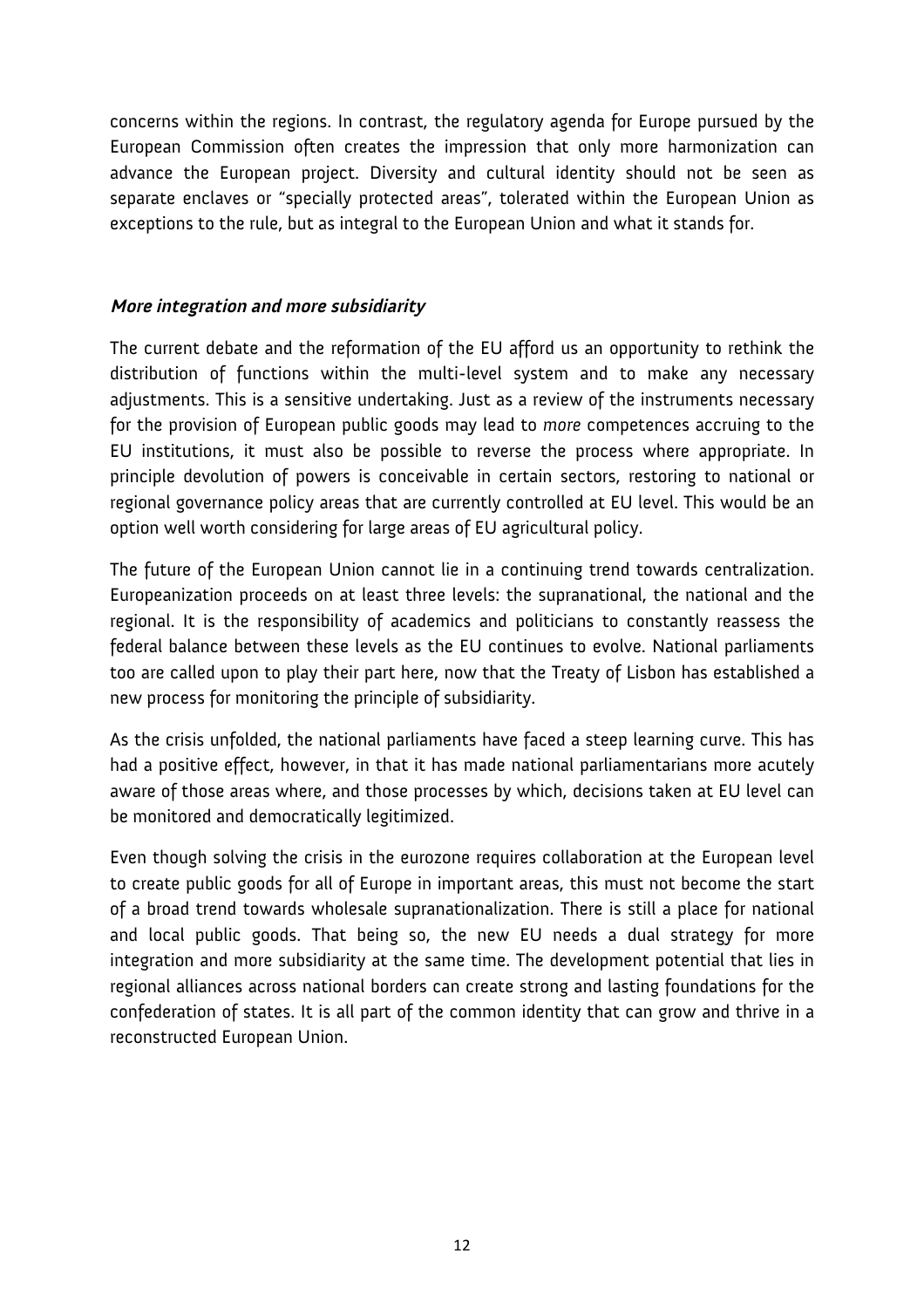#### **3.4 Europe in the wider world**

The "finality" or final goal of European integration has been debated over the past decades in terms of that fraught pair of concepts known as "deepening and widening". This is a less than satisfactory approach, since limiting the number of EU members and the depth of integration fails to acknowledge the changes, present and future, that are happening both in Europe and the wider world. Its capacity for accommodating change, both internal and external, is one of its great strengths, and ultimately the driving force behind European union. That capacity must be preserved and further developed.

For social democracy the finality of the European Union cannot ultimately be a matter of geographical extent or the deeper integration we aspire to. Rather, democracy, justice and solidarity are the cornerstones of all future progress towards integration. A Union built on democracy, justice and solidarity is something tangible for people in Germany and the other countries of the European Union, and a prize worth striving for. It serves to keep universal values alive, in Europe and in the larger world.

The European issue is primarily about democracy in Europe and the relationship between European societies, between those of the West, of the emerging nations and of the world. The national constitutional and social state is not the natural home of this democracy, but it does set basic minimum standards.

The peoples of Europe can only maintain their welfare-state model of society and the diversity of their national cultures by joining forces and working together. They must pool their resources, if they wish to be players in global politics and global society and have a real say in the solution of global problems. In this way the narrative of the continuing necessity for European unification will be brought up to date, moving beyond the traditional goals of securing peace and prosperity. In today's globalized world the countries of Europe will only be able to shape their common destiny, and have a voice in determining the destiny of the global community, if they work closely together and agree on common goals.

Europe's responsibility towards the world extends beyond this safeguarding of the democratic legacy. The rule of law and the welfare safety net in the advanced societies of Europe are an example to the world. With the rise of successful economies in Asia, Latin America and Africa, the issue of democracy in Europe has always to be seen in relation to the development of powers whose economic strength is revealed in such things as the financing of IMF credits, but whose evolution from purely economic powers to truly democratic societies does not always proceed smoothly. Europe sees itself not just as a competitive economic area, but also as the purveyor of a particular social and cultural way of life.

That way of life, which is characterized by a large degree of freedom combined with social responsibility – a model that is without parallel anywhere – is not to be taken for granted, as we are discovering in the present crisis. It is the business of social democratic politics to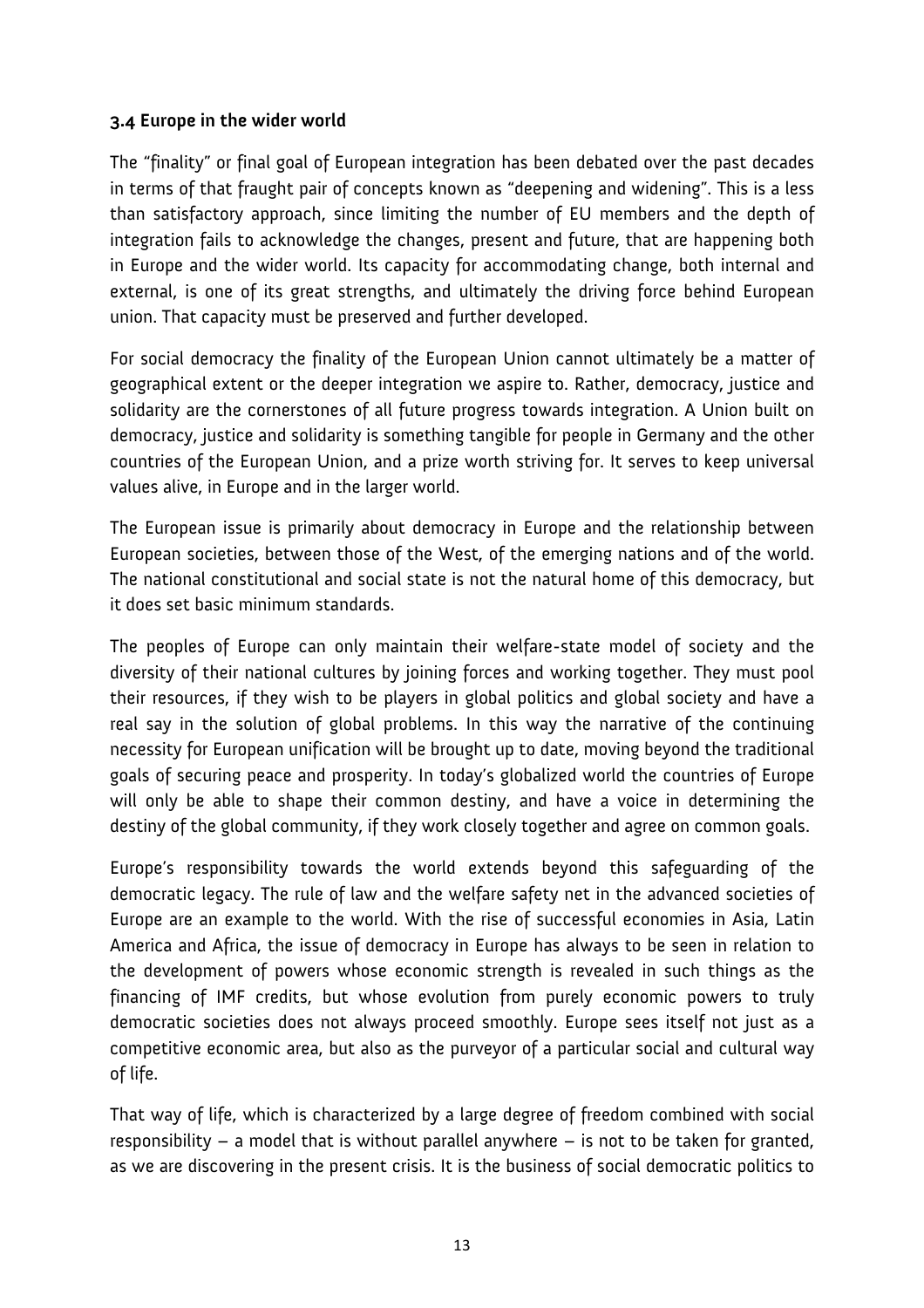acknowledge its value and safeguard it.

In order to build a globalized and multipolar world we therefore need conditions that do not set geographical or institutional limits to the final shape of Europe, but leave it open and responsive to the dynamics of global society. Here too the guiding principle is democracy, which scrutinizes and prioritizes the decisions that have to be made, from the local to the global level, and ensures accountability. A cosmopolitanism with a European face, which reflects Europe's experience of, and responsibility towards, the world at large, can make an important contribution here.

Our call for a fundamental reform must therefore take as its starting point not only the experience of the present acute internal crisis in the European project, but also the experience of, and responsibility towards, the world at large of a Europe that is extricating itself completely from all its past colonial and imperial entanglements. It must be a European cosmopolitanism that is not owned by the economic and cultural elites, but has its roots in a vision of a shared European life that is not at odds with the lives we all live at the local, regional and national level. That would enrich Europe, and enable it to enter into dialogue vis-à-vis the many different and vibrant conceptions of family and community in the emerging nations.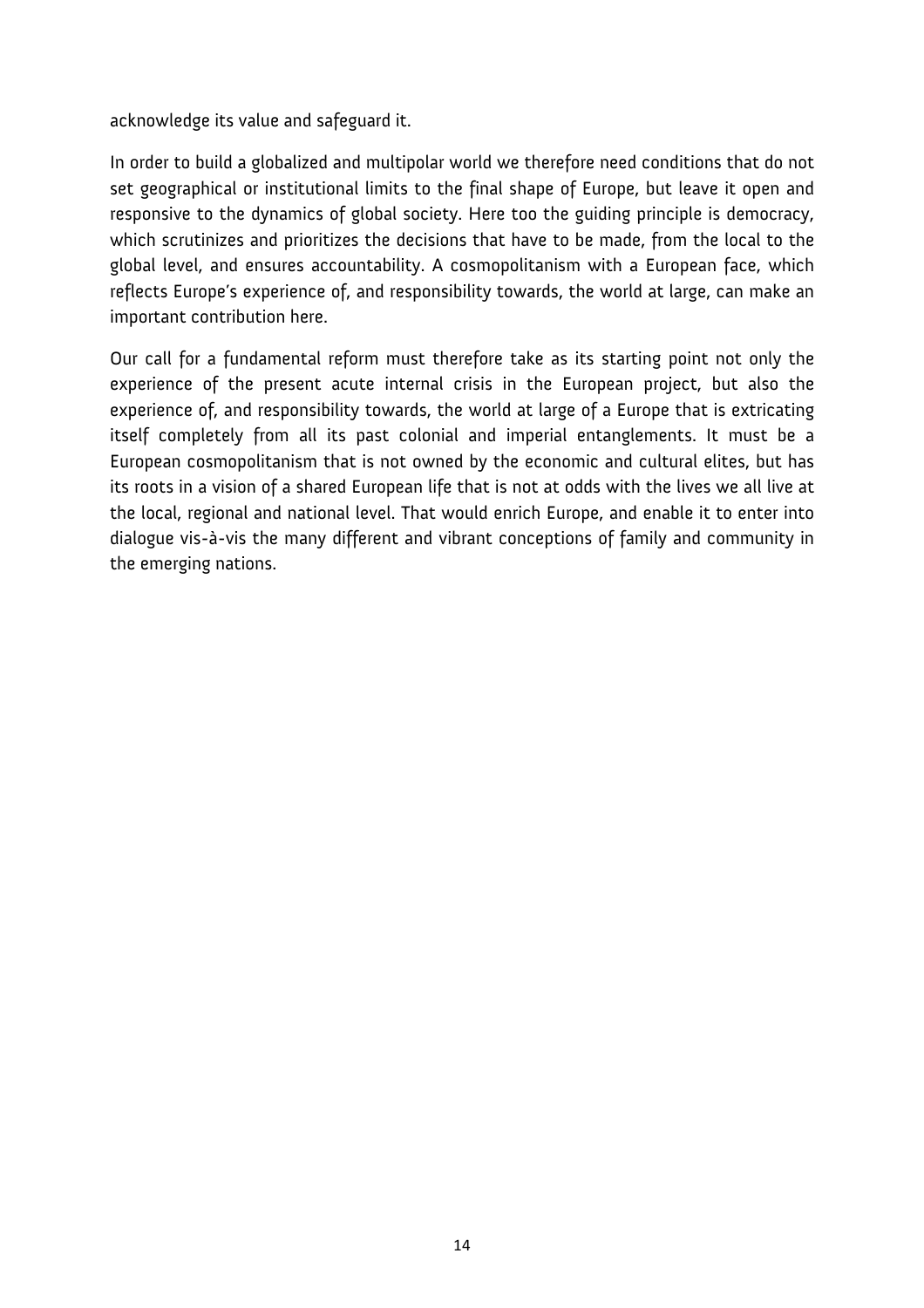# **4. Using The Crisis For A New Beginning**

#### **4.1 European added value**

The bonds between member states and individual citizens in the EU will only be strengthened in the long term if the community is able to deliver an added value for all its members in terms of enhanced prosperity, justice and security. The EU must provide those public and social goods from which all – states and citizens of the EU – can benefit, and the universal use and quality of which can no longer be guaranteed by individual states.

#### **Financial stability as a European public good**

Financial stability within the EMU can only be guaranteed by joint action, which primarily means pre-emptive action to coordinate financial, economic and social policy. To safeguard monetary union, policy-makers need to empower themselves to re-regulate the markets and transfer sovereignty to European institutions. A stable and enduring monetary union therefore requires a political union that is capable of effective action.

The requisite political union of the eurozone also necessitates further democratization and the macroeconomic stabilization of the monetary union. Part of that is the need to enhance the role of the European Parliament further and to allocate competences more strictly. For this reason a Eurogroup should be established within the European Parliament, made up of parliamentarians from the eurozone countries, in parallel with the Eurogroup that already exists in the Council. This Eurogroup can then take democratically accountable decisions for the monetary union as a whole and monitor the enhanced role of other supranational institutions in a democratic way.

#### **Decentralized public service provision**

Access to public goods is a key prerequisite for the social participation of citizens in the life of their society, and for the exercise of their democratic rights. It encourages social cohesion and social integration. Public service provision therefore plays a central role in a revitalized European social model.

However, deciding which areas of public infrastructure should be organized by the state, and in what form, cannot be the exclusive domain of the EU, but must remain a matter for local government or national legislatures. As well as social services, this includes a broad spectrum of public services, education and healthcare, water and power supplies, transport, communications, housing construction, banks, public broadcasting, a large number of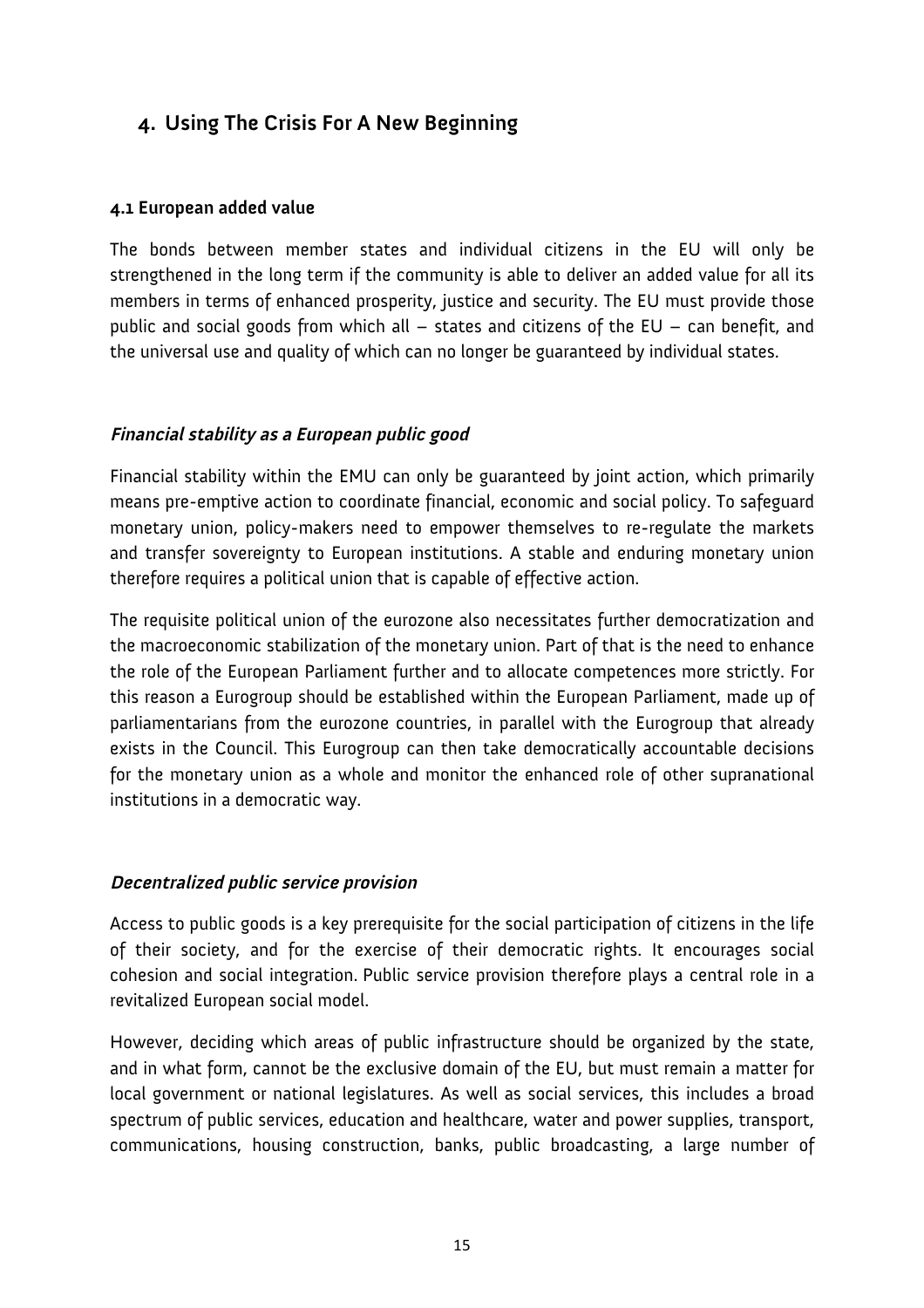cultural institutions and much more besides.

#### **Sustainable public funding**

In addition to their regulative function, adequate sources of national revenue are essential to guarantee long-term provision of social welfare services. Here too the EU must play a more positive role in future, in particular by putting a stop to tax competition, not least in the area of business taxation. Action needs to be taken at a European level to prevent this ruinous race to the bottom on taxes, and to ensure that the burden of Community financing can continue to be fairly apportioned in the future.

The macroeconomic stabilization of the monetary union would also be best served by a common eurozone budget. Such a budget, which would be in addition to the normal EU financial framework, could generate revenues from a new eurozone tax, such as a financial transaction tax that would apply throughout the euro area. It is also conceivable that a portion of the existing national tax take could be diverted into such a budget. Budgetary deliberations would take place within the Eurogroup in the European Parliament, delivering new investment in the poorest regions in the overall interests of the euro area and thus creating a bigger buffer against asymmetric shocks. Infrastructure projects in particular, which would promote greater structural integration within the eurozone and increase competitiveness, could be financed from a eurozone budget of this kind.

#### **Minimum social standards**

The European Union contains within it a wealth of different welfare-state traditions that cannot, even in the foreseeable future, be merged into a single, standardized model, but must be nurtured through coordination and the creation of an appropriate framework. A certain degree of assimilation is already taking place across the different welfare state models. The European Union needs to play a greater role in the development of a "Social Europe". Particularly in the area of regulatory social policy it already has the necessary Treaty powers and instruments to intervene in all the key areas. Europe's social democrats must see to it that full use is made of them.

#### **Harnessing European diversity: the case of renewable energy**

One example of how the provision of essential public goods in the EU needs to respect the principle of subsidiarity, despite the importance of action at the European level, is the energy sector. The example of the expansion of renewable energy shows how private, regional and state involvement opens up opportunities for cooperation for the Community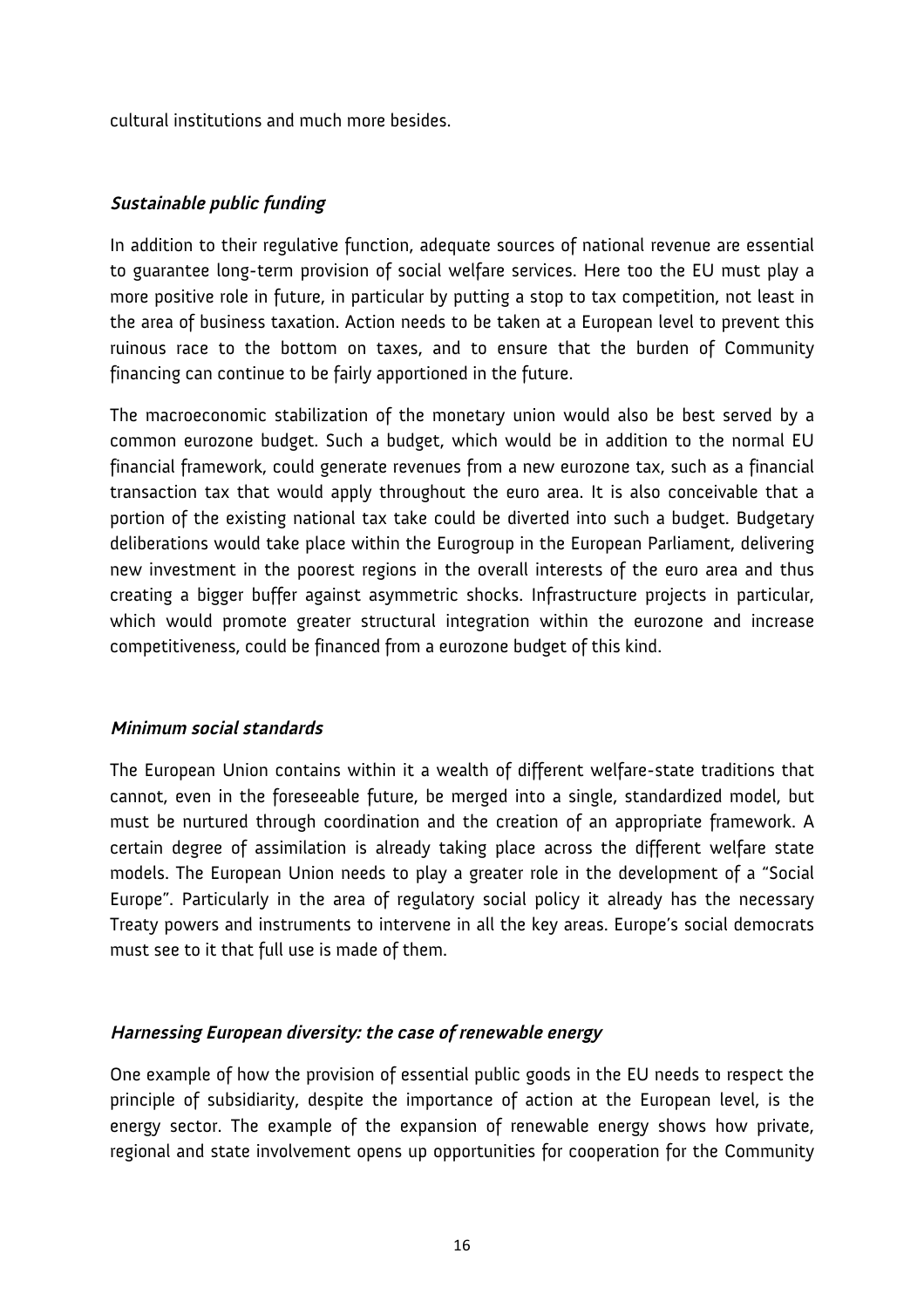as a whole.

Germany's Renewable Energy Law of 1999, which many other European countries have since adopted, has required the participation of diverse players – private agencies, local authorities, public utilities and cooperatives – encouraged the development of regional value-adding cycles and strengthened regional structures both socially and economically. The expansion of renewable energy is thus a classic example of subsidiarity in action, harnessing the specific resources of individual members of the community of states. But a European harmonization of operating conditions for the energy industry, of the kind now being pursued by the EU Commission, would subvert these opportunities for development and identification. The decentralized generation and use of renewable energy calls for a refocusing on decentralized spheres of action, cultures and human capabilities, which offer us a roadmap for rediscovering the inner logic of the European Union, amongst other things.

#### **4.2 More transparency and codetermination**

Crises put policy-makers under pressure to act. Decisions have to be taken quickly. Tradeoffs and compromises, ideally arrived at through political dialogue or parliamentary deliberations, look like a democratic luxury at times of crisis. Exceptional political circumstances call for speedy and simplified decision-making processes. The distinction between the executive and the legislative becomes blurred. In the hour of crisis, the executive takes charge. This is the political pattern that has been followed by liberalconservative ruling coalitions throughout Europe.

#### **Efficiency versus democracy?**

The massive intervention by the European Central Bank on the financial markets effectively takes place without democratically authorized agencies such as the European Parliament or elected governments, and only – in the absence of other effective instruments – under the pressure of economic imperatives. Only the comprehensive guarantees of the European Central Bank were able to prevent speculators driving up interest rates on government bonds issued by some vulnerable countries to unsustainable levels, making it impossible to finance them. This argument may make economic sense, but it fails the test of democratic politics.

Democracy demands that with every augmentation of the ECB's powers the opportunities for democratic participation and supervision are also strengthened. If that doesn't happen, democracy in Europe will be diminished. This applies both to debtor nations and donor nations. As instruments of monetary policy the *Bundesbank* and the ESM (European Stability Mechanism) both encroach drastically on the budgetary policy of member states – the former by buying up bonds, the latter by linking credits to savings deposits. The power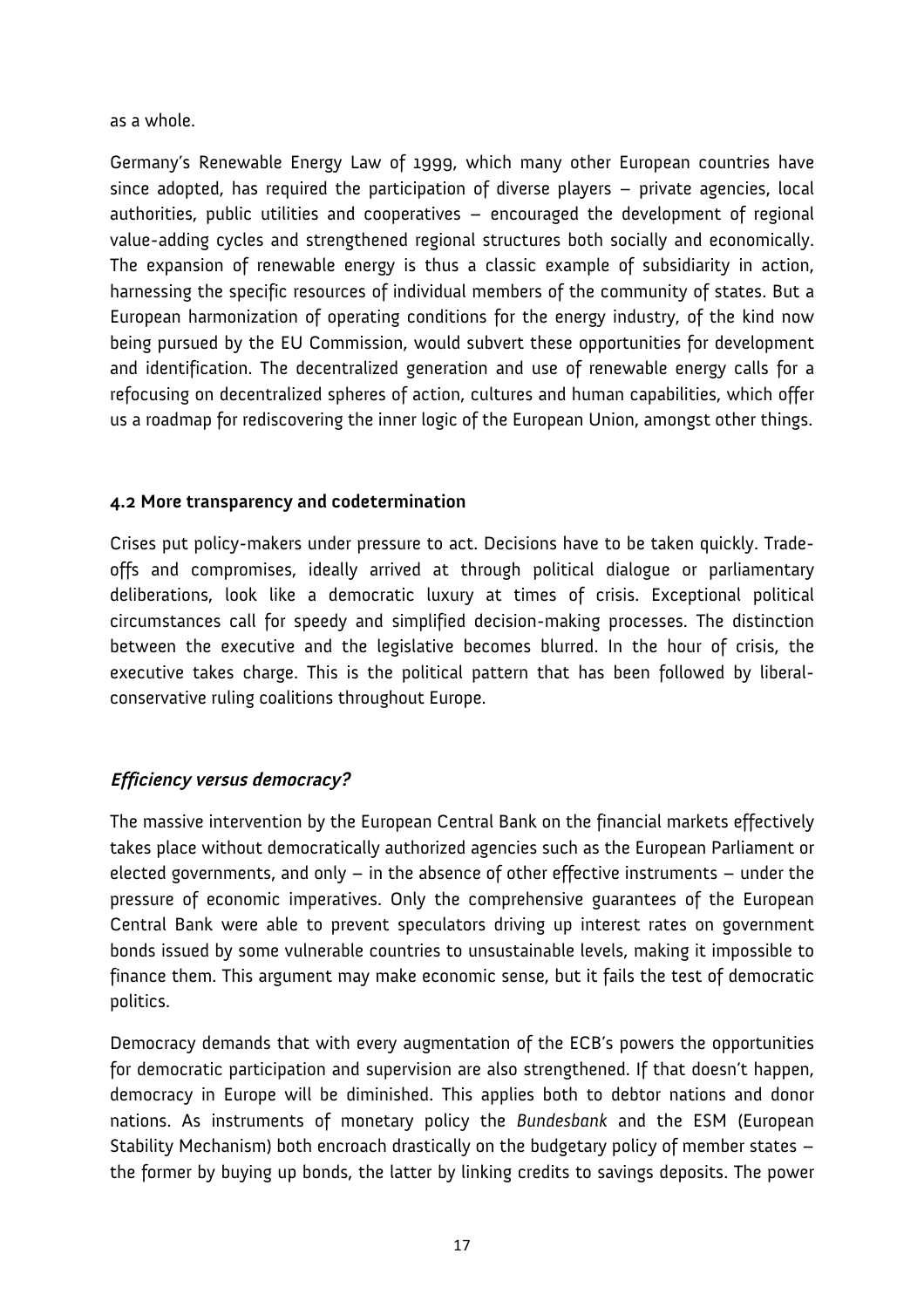of the purse, the most hallowed of all parliamentary rights, is being constrained for many years to come by the export throughout Europe of the debt cap devised in Germany. This has a hugely negative impact on the high-spending government departments responsible for social and educational policy. Core sectors of Social Europe are thus starved of funding, and the principle of fairness in the EU is seriously violated.

Such curtailments of democratic supervision could conceivably be justified with the argument that since the continuation of the existing economic dislocations would be more damaging for Europe's citizens than the sacrifice of democracy, people would accept them. This kind of trade-off of fiscal benefits against democratic deficits, on the principle "less democracy for the sake of preserving political freedom of action vis-à-vis the financial markets" is problematic, but not something to be dismissed out of hand.

It is an open question whether further communitarization of national law and national policies is possible without a sacrifice of democracy at the national level. The history of democracy has witnessed major geographical transformations. These have made democracy less direct, but more inclusive. In the EU, therefore, it is important to ensure that the transfer of competences to the European level is matched by adequate opportunities for democratic participation, representation and supervision. In particular, the democratic goods of transparency and monitoring of decision-making must be significantly improved at the European level. Every subsequent step towards greater integration must be accompanied by a deepening of democracy.

Democracy has an *input* and an *output* dimension. The *input* dimension consists of the institutions and processes of democratic participation, representation and decision-making. The *output* is represented by the material outcomes of the decisions made. This applies to peace, economic wellbeing, legal and social security, and in general to the opportunities for a better life for all. The achievements of the European Union are impressive. Output legitimacy in the European Union is currently more robust than input legitimacy. Two-way trade-offs between the two dimensions are entirely legitimate, as long as they are accepted by Europe's citizens and do not jeopardize the normative or procedural substance of democracy. Neither of these things is at all certain at present. The current efforts to propel Europe out of the crisis through greater communitarization undoubtedly need to be more firmly embedded in democratic processes and controls. In other words, Europe needs to become more efficient *and* more democratic.

#### **Solidarity and responsibility: the case of fiscal union**

Fiscal union without political union lacks democratic legitimacy, because fiscal union means that Brussels has the right to intervene in national budgets. Such a right encroaches on the sovereignty of national parliaments, and therefore requires proper democratic legitimation at the European level.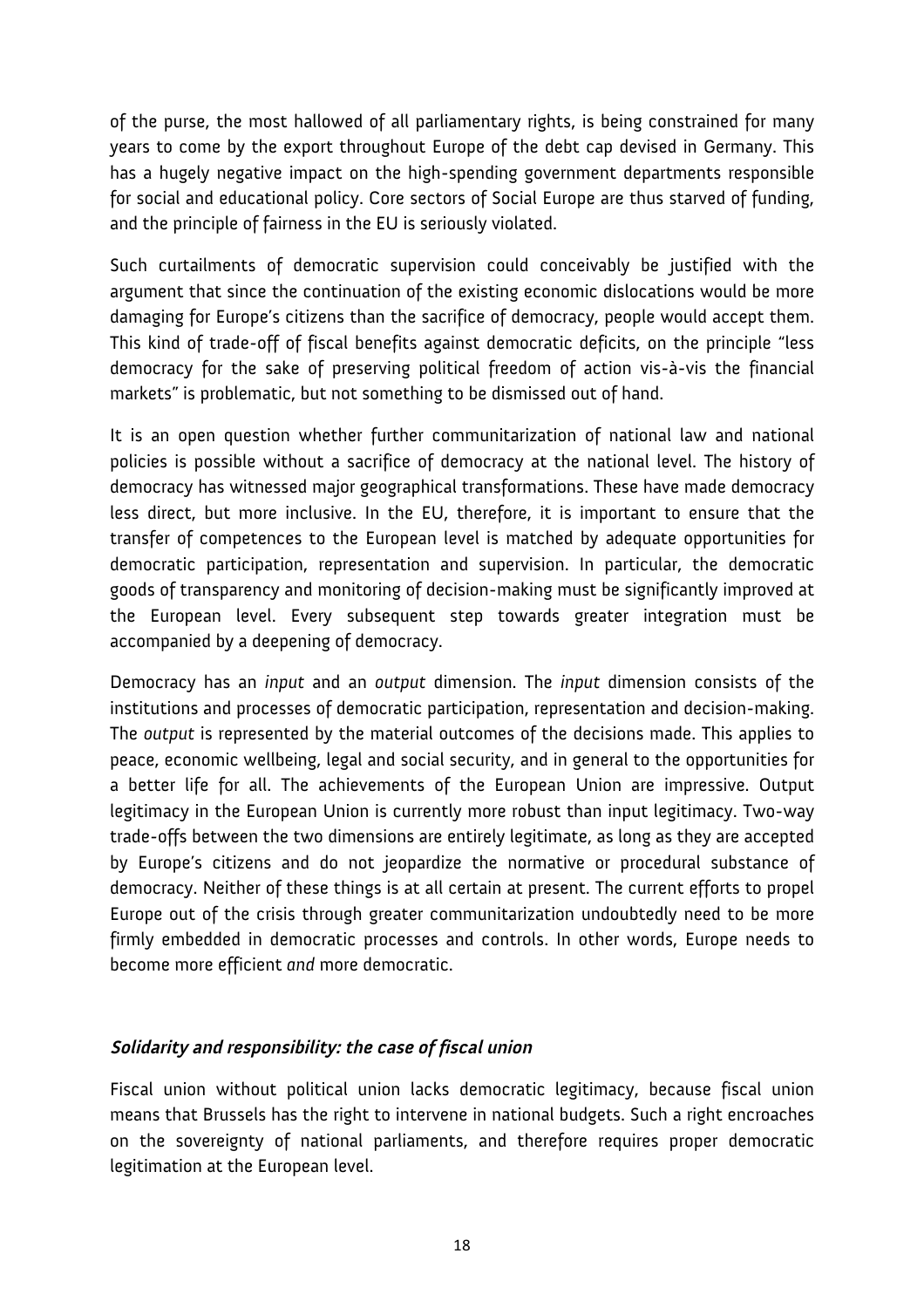But democratizing the European Union does not mean weakening the national democracies of the member states. On the contrary: given the greater threat to national democracy posed by dependency on global capital markets and international aid, only joint action can create room for manoeuvre on decision-making. The crisis has shown that the failure to proceed with the deepening of European integration and the democratization of the EU has put national democracies at risk. However, the transference of national sovereignty to the European level must be kept within defined limits, as for example in the case of the right to intervene when a euro area country is in breach of joint fiscal policy.

#### **More Europe must mean more democracy**

As a fundamental principle, whenever we create scope within the EU for policies that result in redistribution effects across national borders, a European legislator with extensive powers, who is the elected representative of the citizens, must be involved in the enactment of these policies.

Upgrading the European Parliament to a fully functioning legislative body does not necessarily mean enlarging the role of the Union, which would ultimately make national parliaments redundant. Far from it: democratic legitimacy in the EU calls for parliamentary supervision operating at all levels of the multi-level system. Where the Union's writ runs, the European Parliament must decide. In all other areas responsibility continues to rest with national parliaments.

Effective supervision by the European Parliament is only possible, however, with a democratically elected parliament, which is reliant upon a political public of European citizens and is the product of European elections with European lists and European candidates for the European executive. There can be no democratic legitimacy without politicization and a European democratic public. We could then have, for example, a redgreen executive made up of social democrats and Greens, backed by a red-green majority in the European Parliament, or a conservative-liberal alliance, or a grand coalition of left and right etc. In other words, a normalization of the political decision-making process at the European level in the shape of competing political programs and the option for Europe's citizens to vote for a change of direction, if they wish to, every five years.

In the case of European elections, a fundamental principle of democracy must apply in future: one person, one vote. Giving preference to the voters of smaller states would then no longer be justified. But there should be a two-chamber system. The second chamber would represent the community of member states. They would be involved in the legislative process, and in certain central areas they could adhere to the principle of unanimity, in order to safeguard national sovereignty there. This should apply, for instance, to the rules of fiscal union, where compliance is enforced by European powers of intervention.

The national parliaments of the member states would not be turned into mere spectators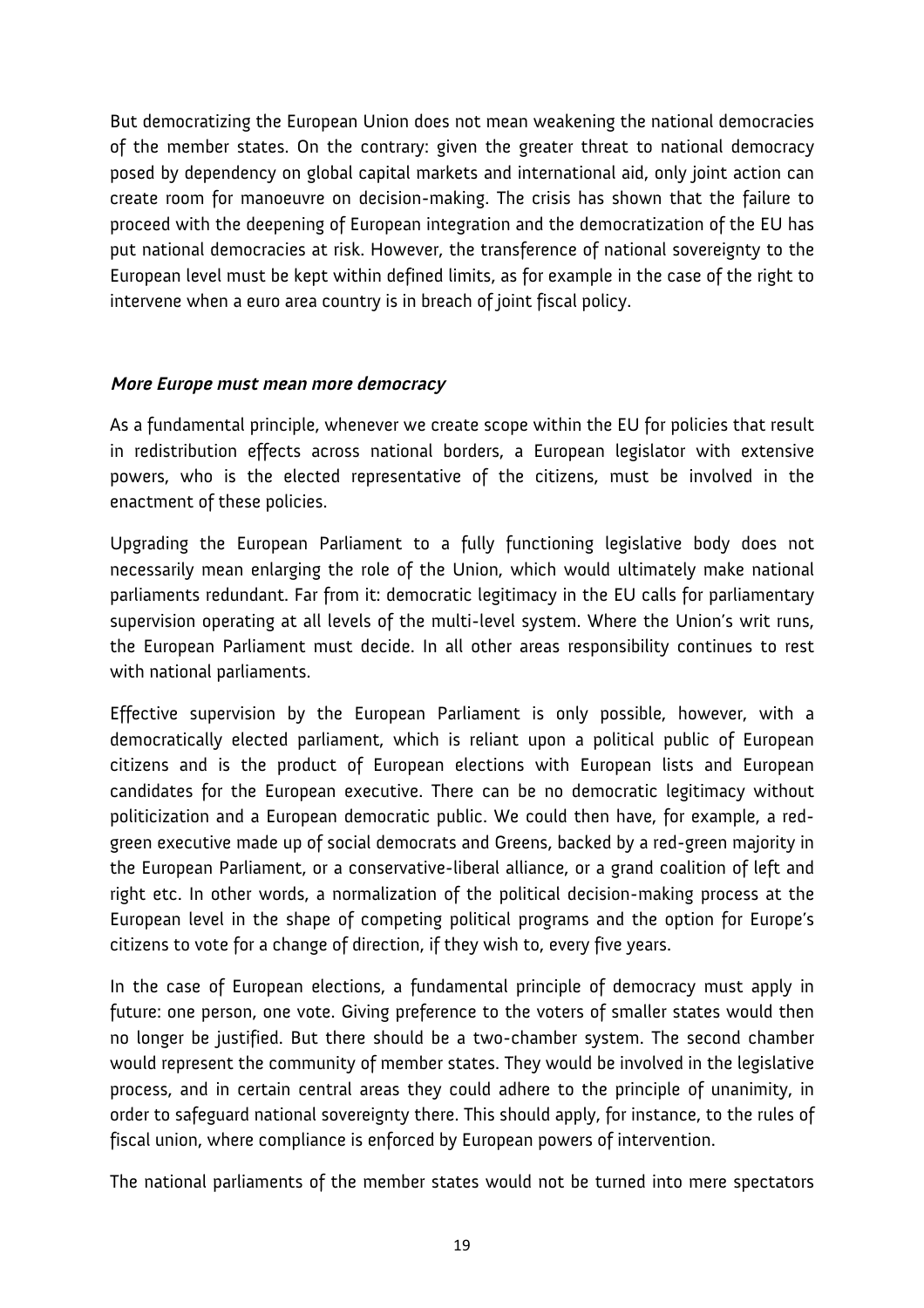by such an extension of parliamentary powers in a reformed economic and monetary union. In those policy areas where the EU has no powers, they would continue to make the decisions. And in those areas where the European Parliament decides, either now or in the future, they would still exercise two important functions:

- By monitoring subsidiarity, national parliaments would still have an indirect input into the European legislative process. So they would continue to play a significant part in the representation of their national interests and also in the exercise of power in Europe.
- National parliaments strengthen the political independence of their electorates and function as mediators and translators of political ideas between the citizens and their government organizations. Because of the language barriers in particular, national parliaments are responsible for weaving a network of connections between each other and with the European Parliament, which keep them in touch with the people at a national and subnational level.

The legitimation of decisions in the European Union is therefore not, as often portrayed, a zero-sum game, but a matter of dovetailing the different parliamentary levels – supranational, national and subnational. In specific terms that means working on other institutionalized or ad hoc forms of dovetailing in addition to the existing Conference of European Affairs Committees of the national parliaments. One idea might be for the European Parliament to invite a cross-party group of representatives from the national parliaments to participate on a regular basis in the discussions about the new "European Semester". In the case of Germany, with its federal system, that would also mean involving the *Bundesrat* or state parliaments in these deliberations. In this way our political parties would become more Europeanized, since national MPs, obeying their political instincts, would look for guidance within their party family at the European level.

The ongoing Europeanization of economic and monetary union does not follow a linear pattern. When people talk today about "more Europe", that can mean different things, in terms both of substance and procedures. And it cannot be automatically assumed that a comprehensive communitarization of competences hitherto held by member states, with strong powers for the Commission, Council and EP, is always the best and most democratic solution. Europeanization through the transfer of competences was the old cry, and the standard paradigm for a long time; but with the growing number of members and interests and the deepening of integration, it has now reached its limits.

Another variant of Europeanization today might take the form of closer coordination between governments, buffered by the supervision of national parliaments. We need to abandon the old dichotomies ("national capitals versus Brussels", "European Parliament or national parliaments", "supranational or intergovernmental"), in order to gain a fresh perspective on the dovetailing of the national and European levels which focuses on what is feasible. The citizens and states of Europe, with their own individual identities, will remain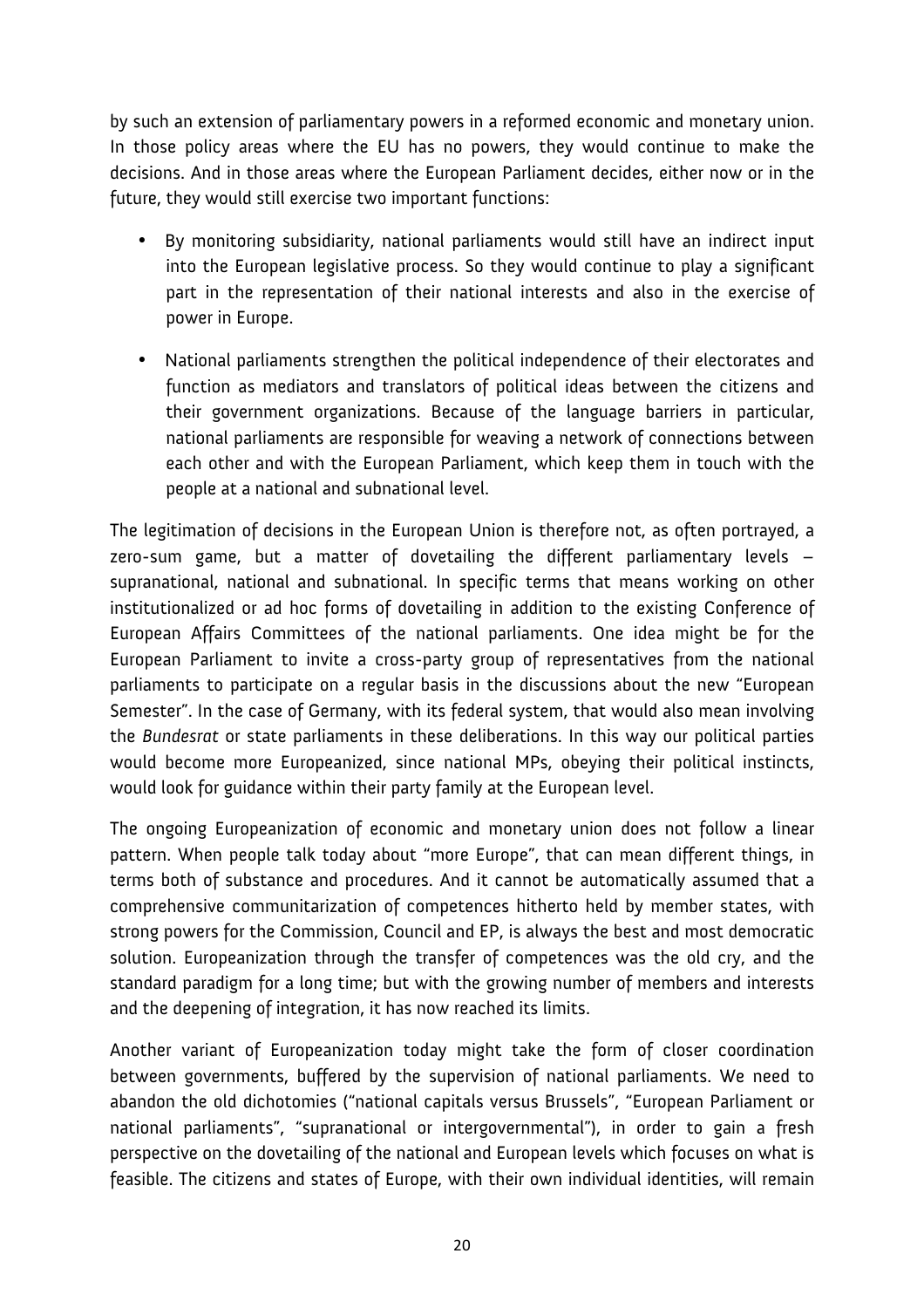part of the Union, and not be absorbed by it.

#### **Blueprint for a supranational democracy**

The constitutional model that seems to accord best with current political realities is that of a supranational democracy, which allows for shared government without assuming the shape of a federal state. The European federal state is the wrong model, and demands too much solidarity from the historically independent nations of Europe. The deepening of the institutions that is now needed could be guided by the principle that a democratic Europe should represent the totality of the citizens from the EU member states, but each individual in his or her dual capacity as a directly participating member of the reformed Union on the one hand, and an indirectly participating member of one of the European member states on the other.

A more deeply integrated Europe of this kind is compatible both with federally constituted and centrally constituted member states. This would not be a superstate, nor a United States of Europe on the US federal model. This Europe would be multinational, multilingual and multicultural, it would be polycentric, and its organizing principle would be cooperation rather than hierarchy. The distribution of responsibilities across the different political levels from local government to Brussels, budget contributions, the degree of influence exercised by European legislation on national law would not be predetermined by this arrangement. Even if deeper integration served only to stabilize the common currency, leaving budget funding at the European level unchanged, such a form of democratization would still be desirable. And in principle devolution of competences would be conceivable under such a model.

Such a Europe cannot be created overnight – but the process of getting there is of such momentous importance that the reform of the EU cannot be left to a conference of the governments of the member states, as in Maastricht, Amsterdam and Nice. It is of such momentous importance that a convention is needed, which has broad parliamentary legitimation derived from all the citizens of Europe.

- A constitutional convention should therefore confer retrospective democratic legitimacy on the emergency measures implemented during the crisis, and also provide the necessary legitimation for the new, politically unified European monetary area.
- In a referendum the people should then be asked to vote on the new arrangements for the reformed monetary union. Holding such a referendum seems almost reckless, given Europe's overall political situation. But it is absolutely essential. And if it is accompanied by a clear vision for a democratic and social European Union, then it is entirely winnable.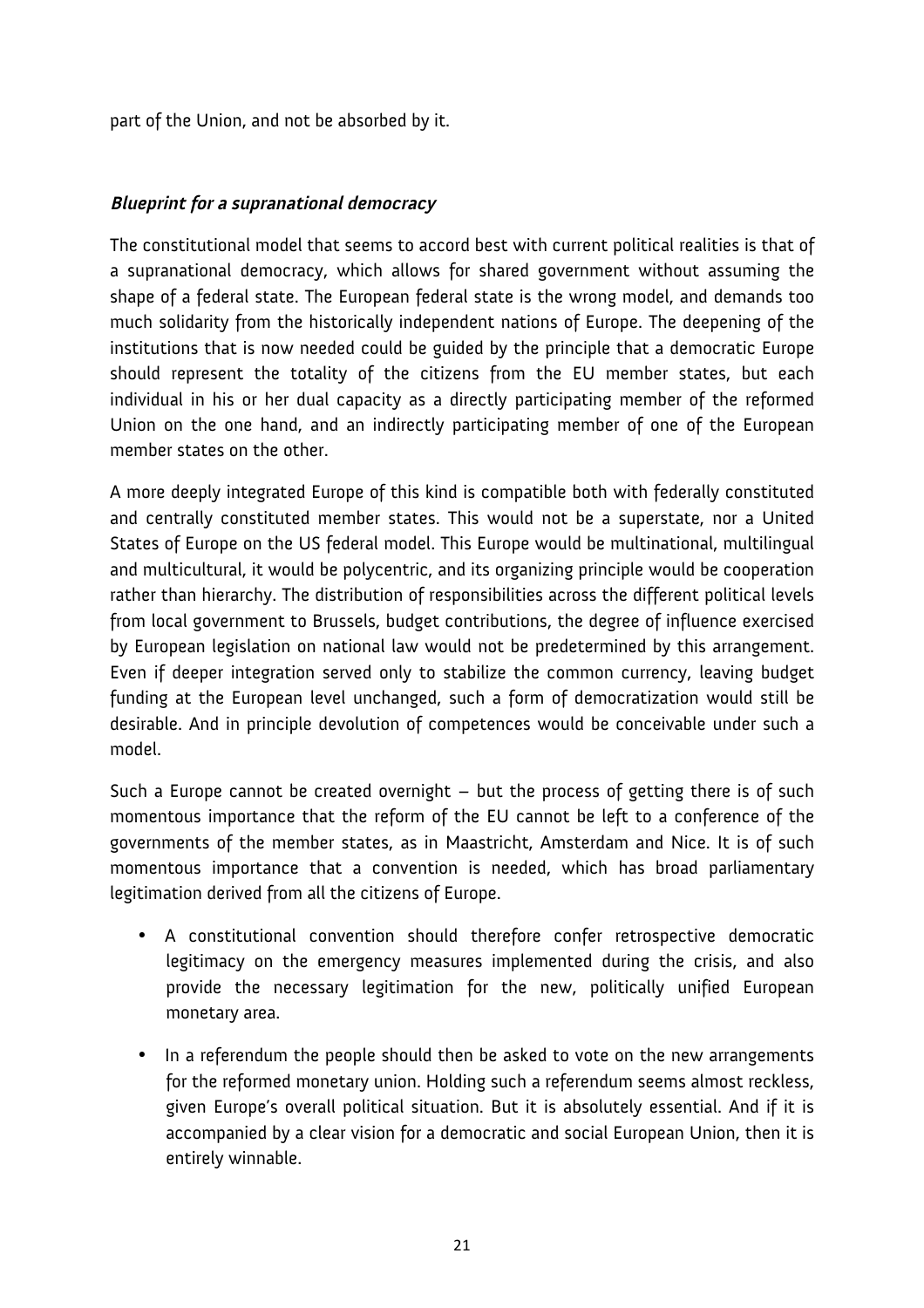In the more immediate future the European elections in 2014 give us opportunities to argue for a just, social and democratic European Union and to present the case to voters. The Treaty of Lisbon states that the European Council, in proposing a candidate for the office of Commission President, will "take account of the elections to the European Parliament". In practice the European Council is tied to the candidate of the strongest parliamentary grouping to emerge from the elections. The personalization of the European elections that we can expect to see in 2014 is likely to have the effect of mobilizing the citizens of the Union, and the national party representatives should do everything in their power to encourage this. 2014 could thus turn out to be the first European election campaign in which personalities, and the issues they stand for, reverse the trend that has seen a steady decline in voting numbers since the first direct elections to the European Parliament in 1979.

The decision taken by the social democrats in the European Parliament to go into the next European elections with a joint candidate for the post of Commission President should therefore be wholeheartedly supported by the social democratic parties of the EU member countries. 2014 could thus become the first genuine European election campaign – the first campaign in which there is a real chance of changing direction and charting a course for the new democratic and social Europe.

#### **4.3 Different speeds, different paths**

A realistic integration policy, especially if it is pursuing ambitious goals and refuses to capitulate to narrow interests, must expect that even after extensive debate not every step along the road will automatically be welcomed and approved by every member country and its citizens. This applies especially to major steps such as the impending Europeanization of the currency area. There are countries that have already decided that they do not wish to see further integration within the monetary union and beyond. And there are other countries that are not yet members of the monetary union, but have committed themselves to joining and are playing an active part in dealing with the crisis. And future elections and referenda may well reveal – even if governments are bent on going down the road towards a new eurozone – that they do not (or not yet) have the support of their electorates.

In the wake of the crisis EU countries have experienced the shock of inequality with full force – both economically and politically. But how much inequality can the eurozone bear? How much in the way of differences can it continue to accommodate before everyone starts to pay the price and the system itself breaks down? Economic productivity, cyclical development, established welfare state practices and traditions, institutional designs, regional characteristics and a range of views about the final destination of the integration process – these need to be factored in, instead of attempting a quick fix by levelling out differences. This is one of the crucial lessons of the crisis. Differences, inequality, asynchronicity: these have all come to the fore again, but they should not be seen as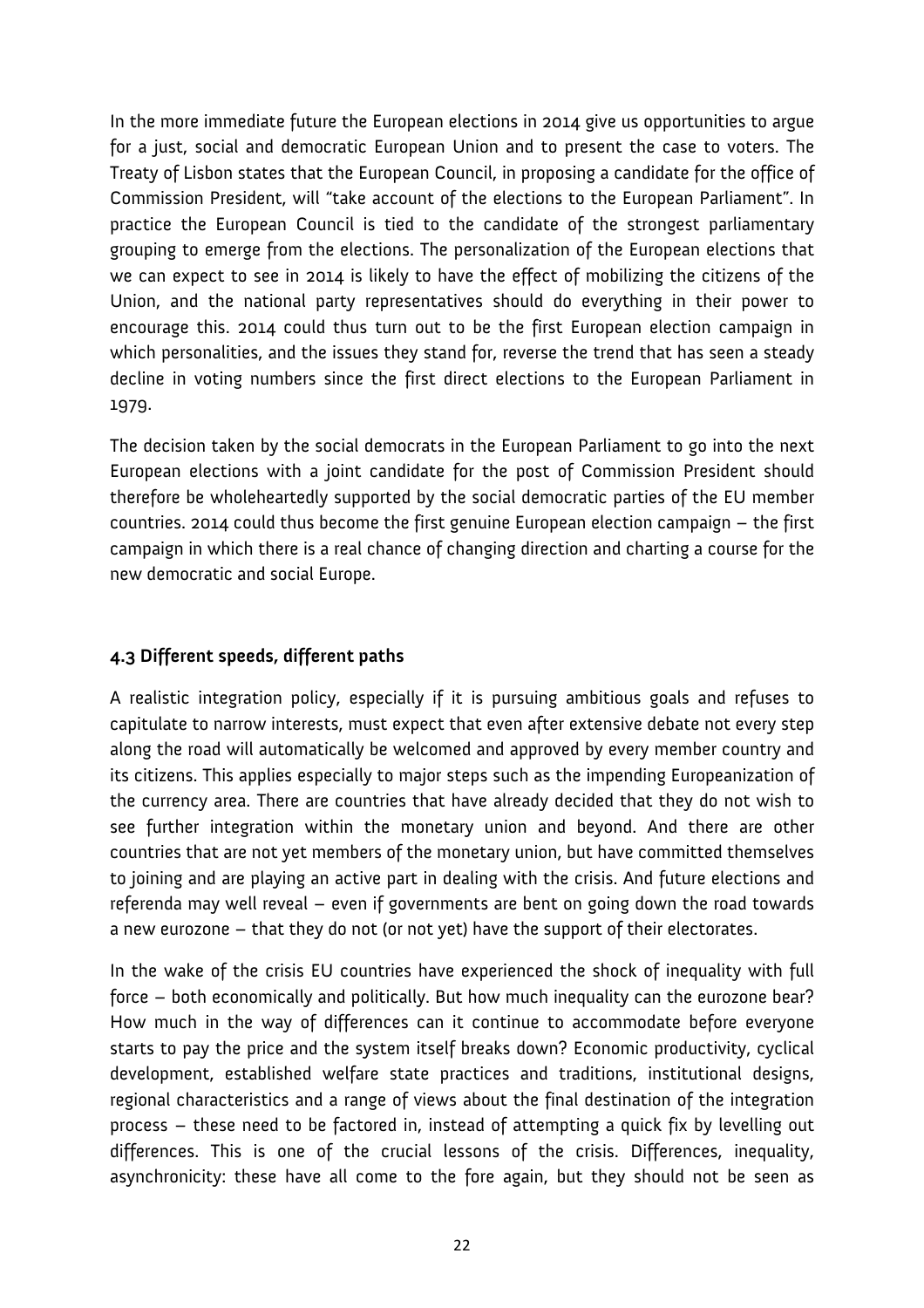insuperable obstacles to a strengthening of the new EU.

#### **The outlook for differentiated integration**

Against this background, the attainment of European goals has to be approached more in terms of groups of countries. Until a short time ago the prospect of differentiated integration was used as a threat, designed to pressurize reluctant governments into agreeing to further integration in the future. The last two decades have been full of such threatening gestures. But further differentiation in integration should be seen as an opportunity and not a taboo. It already exists today – the euro and Schengen are the most obvious examples – and the prospect of reforming the European currency area will take it to a new level.

While in many respects it would be kinder on the Community to organize the next steps towards integration in concert, the current political situation in Europe leaves no choice but to take the risk of a new form of tiered EU membership. The prospect of a new level of inequality between euro countries and non-euro countries needs to be discussed not just from the perspective of European law – which is what happens all too often in Germany; it is first and foremost a political decision.

A Europe that deepens the divide between euro and non-euro countries raises the fundamental question of how much asynchronicity the "ever closer union of nations" can accommodate. How can the foreseeable new level of different speeds be reconciled with the continuing cohesion of the EU? This question poses itself with a new urgency, given the prospect of an extension of the incomplete monetary union and the associated decoupling of the euro countries  $-$  for a time at least  $-$  from the intentional and involuntary stragglers. As one of the most important countries at the heart of the eurozone, Germany needs to take on a bridging function here – a role that it has frequently assumed in the past, to the benefit of the EU, and to which it should now revert. The question itself can only be answered through resolute but prudent practical action.

The Europe of different speeds that the reform of the currency area is now set to deliver in a more extreme form than we have previously seen is not without its risks. For a transitional period at least it makes the EU not more transparent, but less so; it puts its political and economic cohesion to the test; it risks creating different judicial areas, which may end up competing with each other – intentionally or otherwise. If differentiation leads us down this road, its effect will be to divide rather than consolidate. Mitigating these risks must therefore be an integral part of the strategy for differentiation adopted by the EU and its member states. To put it in positive terms, the aim is to give every member the place that it is willing and able to take up following a democratic process. Of course, all this presupposes a fundamentally positive attitude and a loyal commitment to the achievements of the EU, in particular its values and its internal market.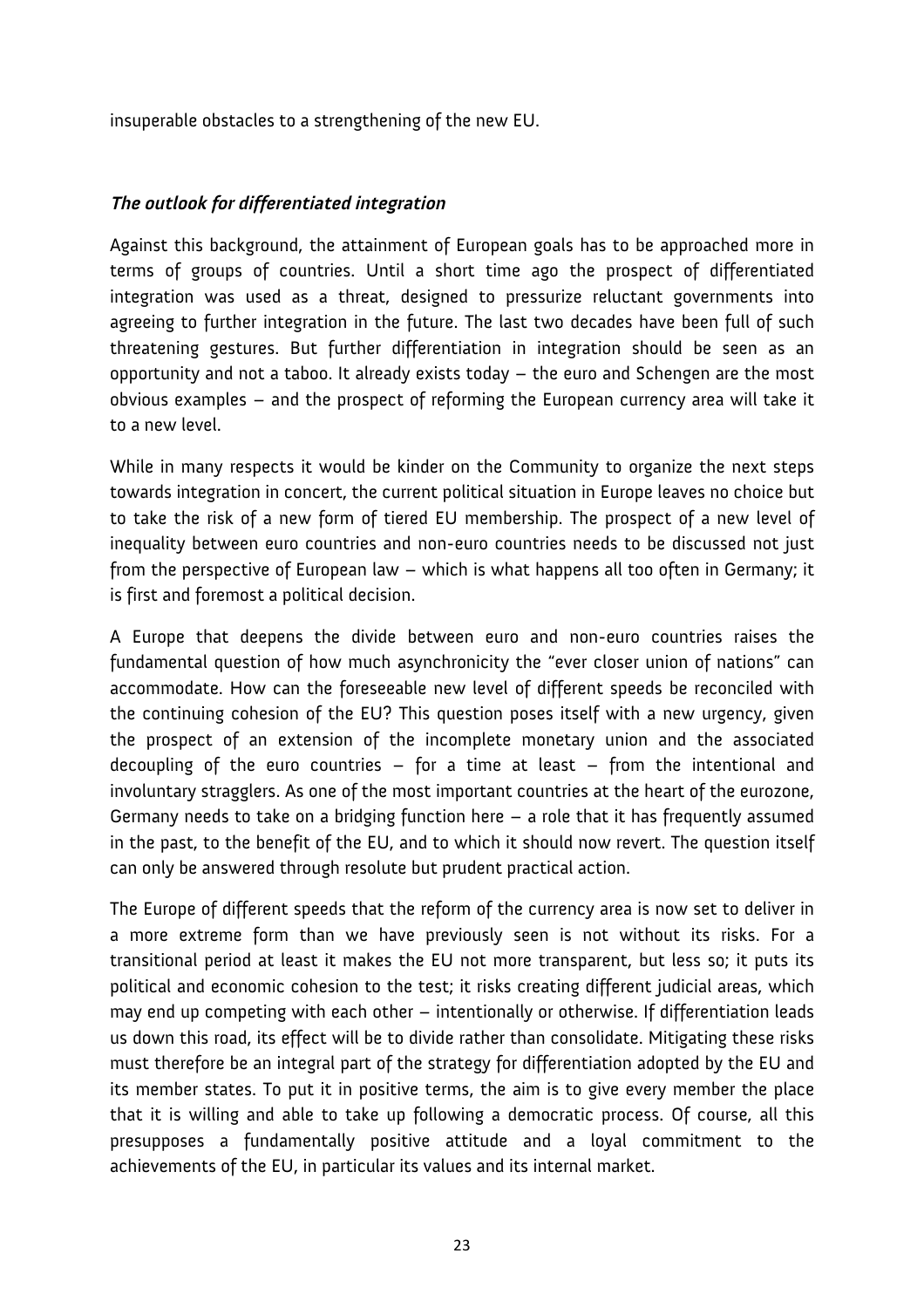#### **The picture of a new Europe**

In sum, the picture of the new Europe that can be constructed out of the crisis will look more or less like this. At its core are the eurozone countries, which are ready to move ahead towards genuine, integrated monetary union. Ranged around that central core are other countries within the EU that have differing ambitions with regard to joining the euro area: those countries that committed themselves when they joined the EU in 2004 to joining the euro area as and when conditions permit; other EU countries whose currency systems are already closely entwined with the euro, but which do not wish to join the eurozone for now, even though they could; and finally countries like the United Kingdom, which seem increasingly unlikely to seek membership of the eurozone.

Forming a further ring around the integrated currency area are various countries outside the EU which, situated as they are close to the European Union, have an interest in the internal market or other areas of cooperation, but do not wish, or are not able, to become EU members. By allowing more room for internal diversity than in the past, the EU could give a new and constructive momentum to its sometimes difficult relations with its neighbours (Turkey might be a case in point here): these countries could then more easily become members of the European Union, if not necessarily of the currency area.

A key feature of the currency area has to be, however, that it is open in principle to the accession of further members, provided mutually agreed conditions are met. The aim is to restore the monetary union to health at its core, so that it becomes an attractive proposition and can admit new EU countries. In this respect differentiation is simply a roundabout way of achieving a united European currency area. This model should not be seen as static or restricted to economic and monetary union. On the contrary, it offers other countries outside the central core of monetary union the possibility of assuming leadership in other areas, such as foreign policy or security and defence policy, and developing new forms of cooperation. The United Kingdom would be one example of a country that does not feel at home at the heart of monetary union, but is nevertheless interested in closer collaboration – at an intergovernmental level – in matters relating to security.

By its very nature, however, the integrated currency area would be the powerhouse of the EU. But we cannot rely solely on the efforts of individual governments to restore the eurozone to health. More money must also be made available at EU level, which can be used to get the crisis-hit countries back on their feet again. But social democrats especially must see to it that the eurozone does not become a club for the rich (unlikely as that might sound in the present situation  $-$  but it is a future possibility). The danger is that the significant step towards the unification of continental Europe that was taken with the accession of the Central and Eastern European countries would then be undermined. The countries of the integrated currency area must therefore work hard to ensure that the new depth of integration does not ultimately become an insuperable obstacle for EU latecomers.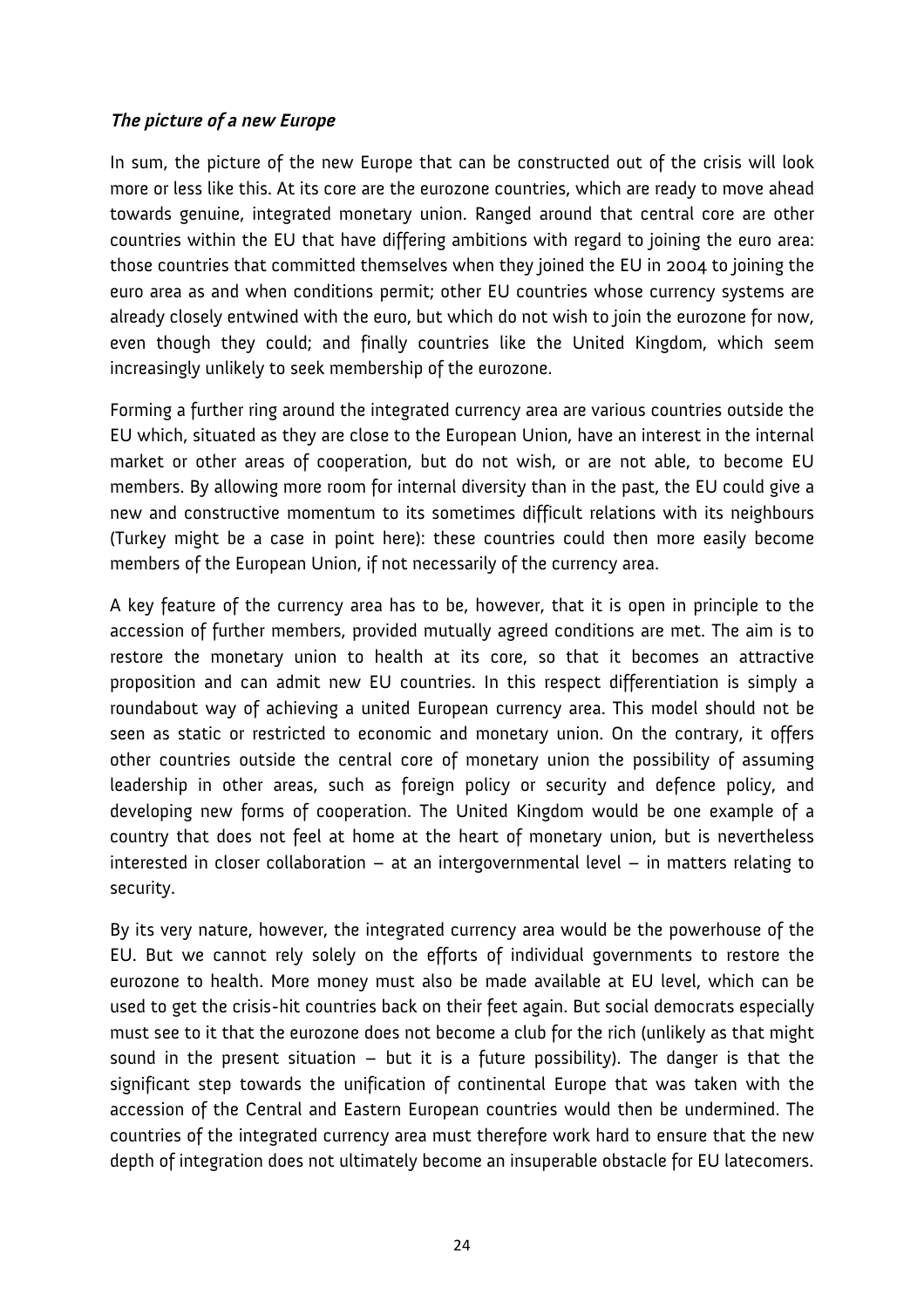In accordance with the Treaty of Lisbon, which provides safeguard mechanisms for differentiated integration, those nations that recognize progress on integration as the best solution for overcoming the present crisis, the loss of trust by Europe's citizens and the diminution of the EU's international standing and power to act, should now boldly lead the way. Their success will be the strongest argument for persuading those who are today holding back to join the forward march of the European project when the time is right. Allowing greater internal differentiation could be one way, both internally and externally, of freeing up the logjams that are paralyzing the EU  $-$  not just since the crisis, but in a particularly acute form right now.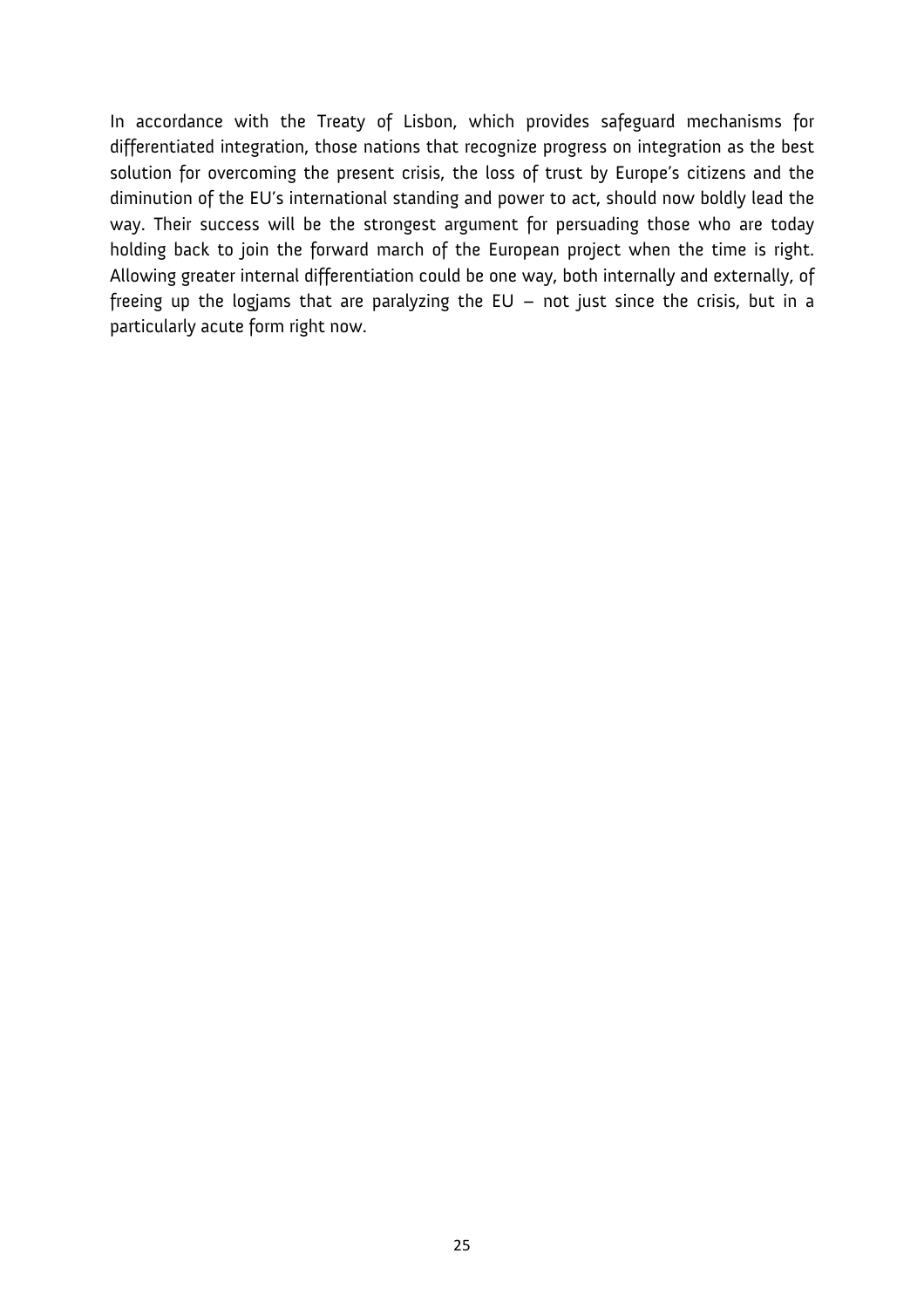# **5. Where to begin?**

In the short term the drift towards break-up must be halted, because it is leading us in the wrong direction and making long-term solutions impossible. To that end a change of course in the current crisis management policy is urgently needed.

- 1. As a first step, the ECB's commitment to the unlimited refinancing of those countries at risk from the speculators is absolutely necessary in order to relieve the pressure of high interest rates and to refinance these countries at affordable rates of interest through the ECB or the ESM (with a banking license).
- 2. The fundamental willingness of the European states to accept joint liability through the ESM or ECB as lender of last resort is necessary in order to ensure the survival of the euro in the face of speculation on the financial markets. At the same time the acceptance of joint liability is an important confidencebuilding measure among EMU member states, and necessary for securing the continuing cooperation of European neighbours on joint debt management and effective bank regulation.
- 3. An end to austerity: because the fixation of the conservative-liberal German coalition government on budgetary discipline enforced through savage cuts in public spending is only adding to the burden of debt, and is not doing anything to get us out of the recession caused by the financial crisis. It must be ended for instance by extending debt repayment periods and taking the changing economic situation into account.
- 4. A joint European growth strategy is needed for budgetary consolidation and economic recovery, e.g. a "European New Deal" in the shape of a program of investment for the future in education, research and development or energy and climate-protection projects, in line with the key points set out in the "Pact for growth, not competition" approved by the SPD presidium in March 2011.

In the medium to long term viable solutions must be developed for the reform of the European Union with a more deeply integrated eurozone at its core. This calls for a broadbased process of societal consultation aimed at maximizing the participation of the people in the work of reformation. This will be a core task for the next decade.

1. Introduction of minimum standards or so-called corridors. These include tax harmonization, minimum wage, minimum social standards, coordination of welfare spending (e.g. on a "corridor" model, which links the size of the welfare state to the level of economic development reached by each country, in order to accommodate the interest of the Eastern European countries in particular in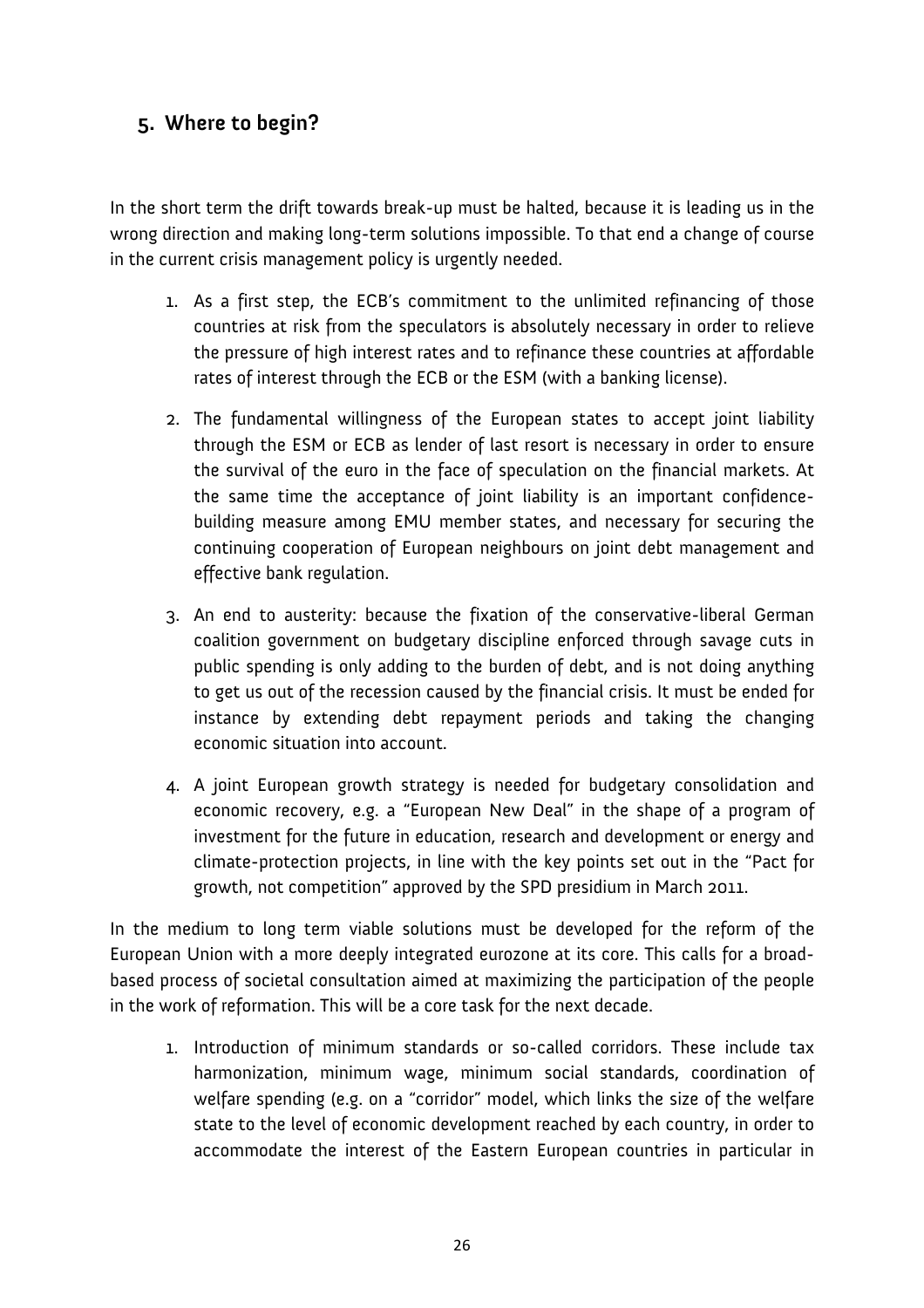catch-up development).

- 2. Institutional Europeanization: strengthening of the European Parliament and the European competences of national parliaments; inter-parliamentary committees for budgetary and financial matters, joint constitutional committee for monitoring application of the subsidiarity principle.
- 3. National budgetary powers to be exercised in accordance with common rules, criteria or corridors – with the aim of promoting convergence of social standards or fostering closer European cooperation. The criteria or corridors would need to be approved by the various national parliaments and the European Parliament. The reform of the EU's own funding must also be on the agenda: Brussels needs greater scope for supporting national structural policies and eradicating glaring economic imbalances between member states.
- 4. The extension of democratic rights of participation cannot happen overnight, but requires an ongoing process of confidence building between national and European institutions – not unlike the "confidence-building measures" designed to break down the barriers between East and West.
- 5. Where Europe needs to act transnationally and bears a global responsibility in areas such as climate change, natural resources, energy, peace or security – common interests and identities will be strengthened through a process of public consultation and decision-making.
- 6. What binds the peoples of Europe together is their shared educational and cultural heritage. Education and culture are integral to the European way of life that we must work to strengthen.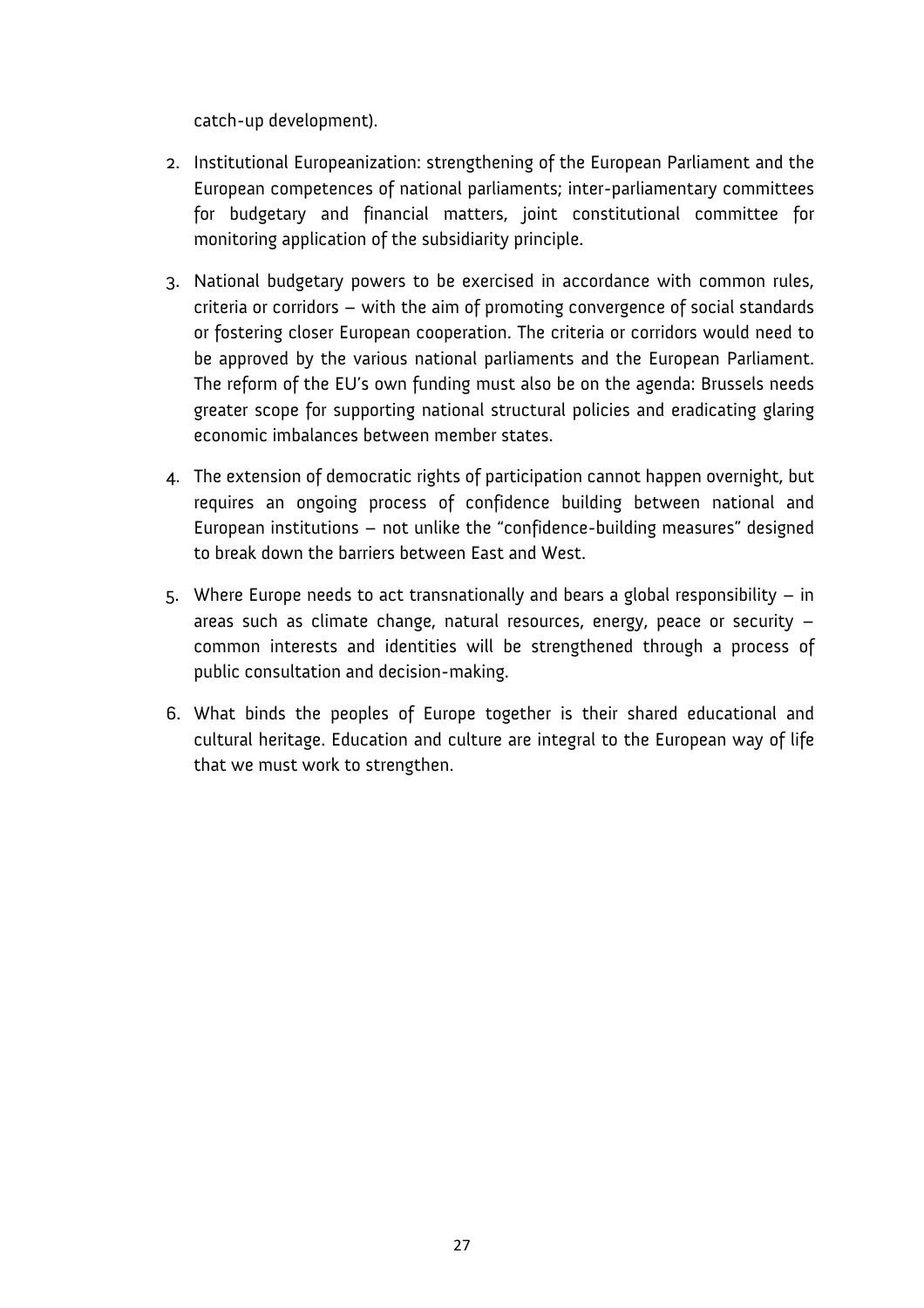# **6. Europe in the 21st century**

The classic narrative of European unification as a credible and far-sighted plan for securing a peaceful future for the peoples of Europe after centuries of self-destruction can and could only ever be a starting point. It is important to remind ourselves how it all began, but the appeal to Europe's spiritual heritage is no more likely in itself to inspire the younger generations with enthusiasm for the grand project of unification than reminders of the conflicting experiences of global politics that this divided continent has endured. The original goals of unification, which in their time were only a grand and distant hope, now seem achieved. But the recent crisis has shown them to be a lot less secure than we thought. Safeguarding these gains requires a substantial renewed effort, in which the appeal to tradition will need to be supplemented by a great deal of institutional imagination.

In today's globalized world, where emerging nations such as India, China, Brazil and others are getting ready to shape the political, economic and social destinies of our planet alongside the USA, and to some extent in competition with it, the nations of Europe, which are very small by comparison, can only safeguard their political self-determination, their prosperity and their social achievements by joining forces and standing together on all the key issues. That will require a new step towards European unification, and a strengthening of the capacity of the European Union and its members to take effective action at every level.

We need to augment the narrative of peace, freedom, prosperity and security from the founding phase of the European Union with the compelling argument that our countries will only be able to retain their freedom of action and their capacity for self-determination in today's globalized world if they show themselves capable of banding together politically within the EU. For its member states and citizens, the European Union is the place where they can live out freedom and self-determination in solidarity together. But freedom and self-determination will only be possible in the future if these countries and their citizens are prepared to accept a greater degree of responsibility for each other than in the past. If they can be persuaded of this, then the European idea can regain its appeal for future generations and become the foundation on which to build a new, united Europe for the 21<sup>st</sup> century.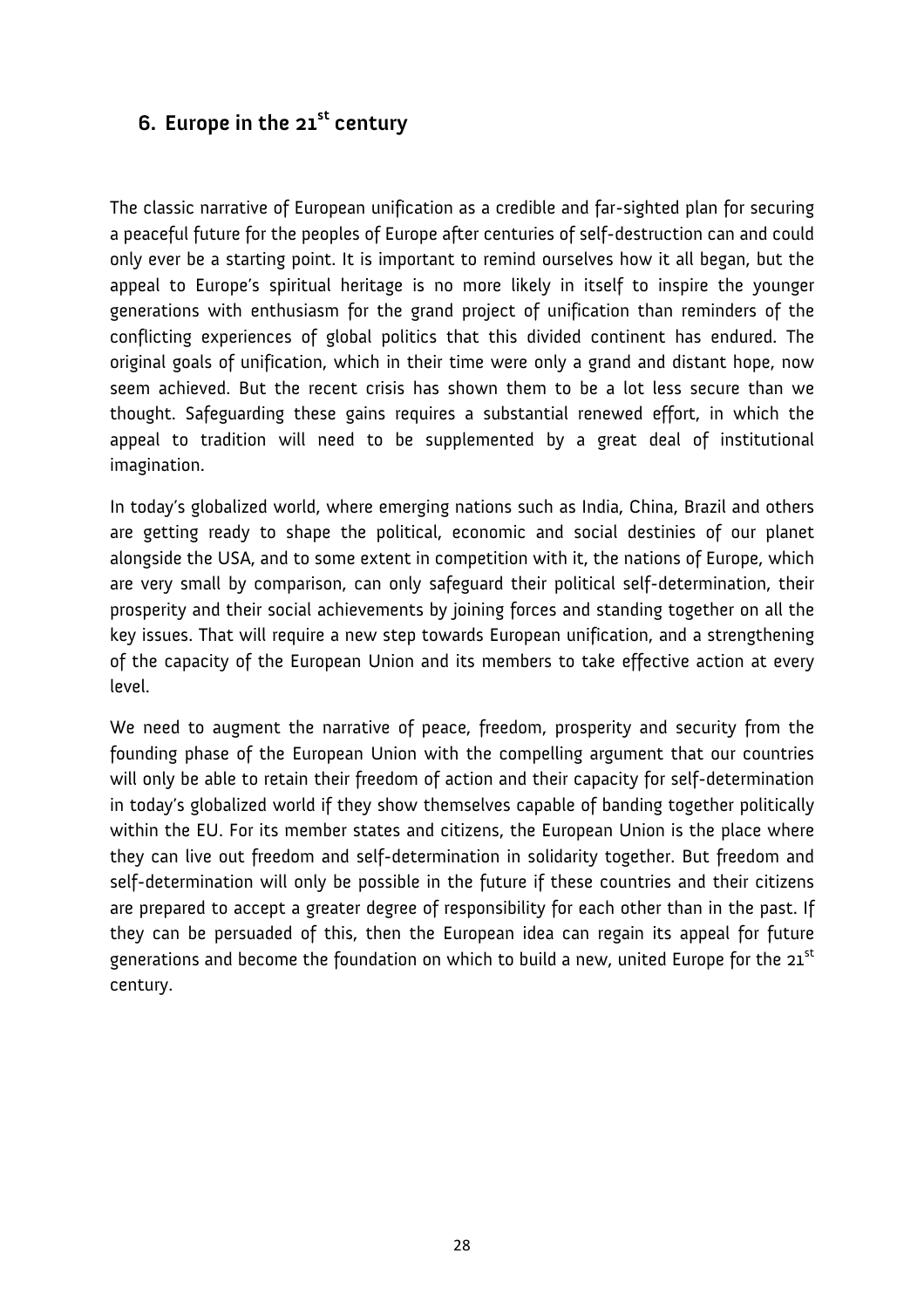# **About The Authors**

**Julian Nida-Rümelin** is Professor of Philosophy at the Ludwig Maximilian University in Munich.

**Dierk Hirschel** leads the Department of Economic Policy at the German trade union ver.di.

**Henning Meyer** is Editor of *Social Europe Journal* and a Research Associate of the Public Policy Group at the London School of Economics and Political Science.

**Thomas Meyer** is Editor of the journal *Neue Gesellschaft/Frankfurter Hefte* and Professor of Politics at Dortmund University.

**Almut Möller** is Head of the Alfred von Oppenheim Center for European Policy Studies at the German Council on Foreign Relations (DGAP).

**Nina Scheer** is a German Member of Parliament.

**Gesine Schwan** is Professor of Politics and President of the Humboldt-Viadrina School of Governance.

**Hermann Schwengel** is Professor of Sociology at the University of Freiburg.

**The paper was translated from the original German version by Allan Blunden.**